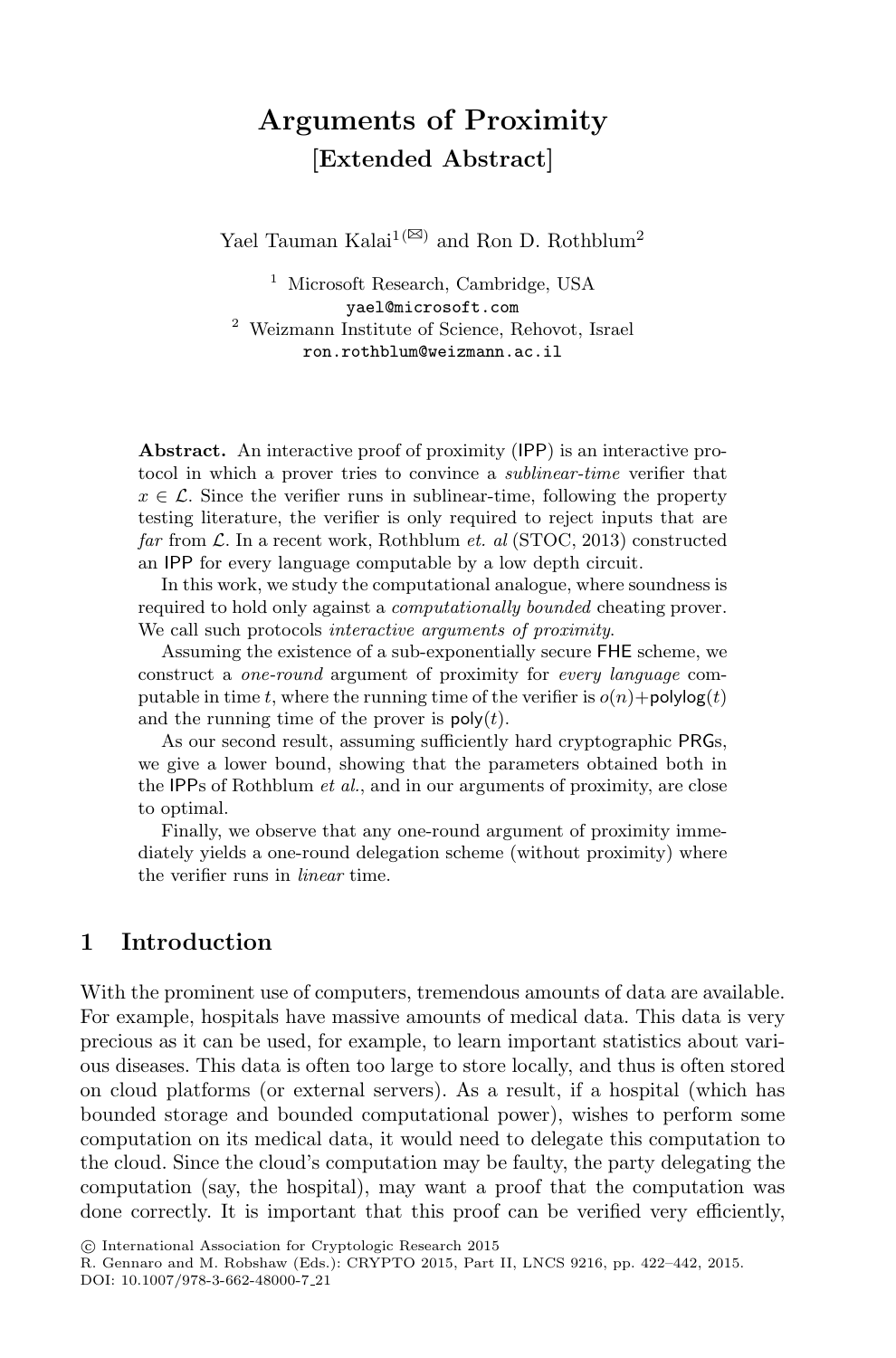and that the prover's running time is not much larger than the time it takes to perform the computation, since otherwise, the solution will not be practical.

This problem is closely related to the problem of computation delegation, where a weak client delegates a computation to a powerful server, and the server needs to provide the client with a proof that the computation was done correctly. In contrast to the current setting, in the setting of computation delegation, the input is thought of as being small and the computation is thought of as being large. The client (verifier) is required to run in time that is proportional to the input size (but much smaller than the time it takes to do the computation), and the powerful server (prover) runs in time polynomially related to the time it takes to do the computation. Indeed the problem of computation delegation is extremely important, and received a lot of attention (e.g., [\[GKR08,](#page-19-0)[Mic94](#page-20-0),[Gro10](#page-19-1)[,GGP10,](#page-19-2)[CKV10](#page-19-3)[,AIK10](#page-18-0)[,GLR11](#page-19-4)[,Lip12,](#page-20-1) [BCCT12a](#page-19-5),[DFH12](#page-19-6)[,BCCT12b](#page-19-7)[,GGPR12,](#page-19-8)[PRV12](#page-20-2),[KRR13a](#page-20-3),[KRR13b\]](#page-20-4)).

In reality, however, the input (data) is often very large, and the client cannot even store the data. Hence, we seek a solution in which the client runs in time that is *sub-linear* in the input size. The question is:

*If the client cannot read the data, how can he verify the correctness of a computation on the data?*

The work of [\[CKLR11](#page-19-9)], on memory delegation, considers this setting where the input (thought of as the client's memory) is large, and the client cannot store it locally. However, in memory delegation, it is assumed that the client (verifier) stores a short "commitment" of the input, and then can verify computations in sub-linear time. However, computing such a commitment takes time at least linear in the input length, which is infeasible in many settings.

Recently, Rothblum, Vadhan and Wigderson [\[RVW13](#page-20-5)], in their work on interactive proofs of proximity (IPP, a notion first studied by Ergün, Kumar and Rubinfeld [\[EKR04](#page-19-10)]), provide a solution where the verifier does not need to know such a commitment. Without such a commitment, the verifier cannot be sure that the computation is correct (since he cannot read the entire input), however they guarantee that the input is "close" to being correct. More specifically, they construct an interactive proof system for every language computable by a (logspace uniform) low depth circuit, where the verifier is given *oracle access* to the input (the data), and the verifier can check whether the input is *close* to being in the language in *sub-linear* time in the input (and linear time in the depth of the computation). We note that in many settings where the data is large (such as medical data) and the goal is to compute some statistics on this data, an approximate solution is acceptable. The work of [\[RVW13](#page-20-5)] is the starting point of our work.

#### **1.1 Our Results in a Nutshell**

We depart from the interactive proof of proximity setting, and consider *arguments of proximity*. In contrast to proofs of proximity, in an argument of proximity, soundness is required to hold only against *computationally bounded* cheating provers. Namely, the soundness guarantee is that any bounded cheating prover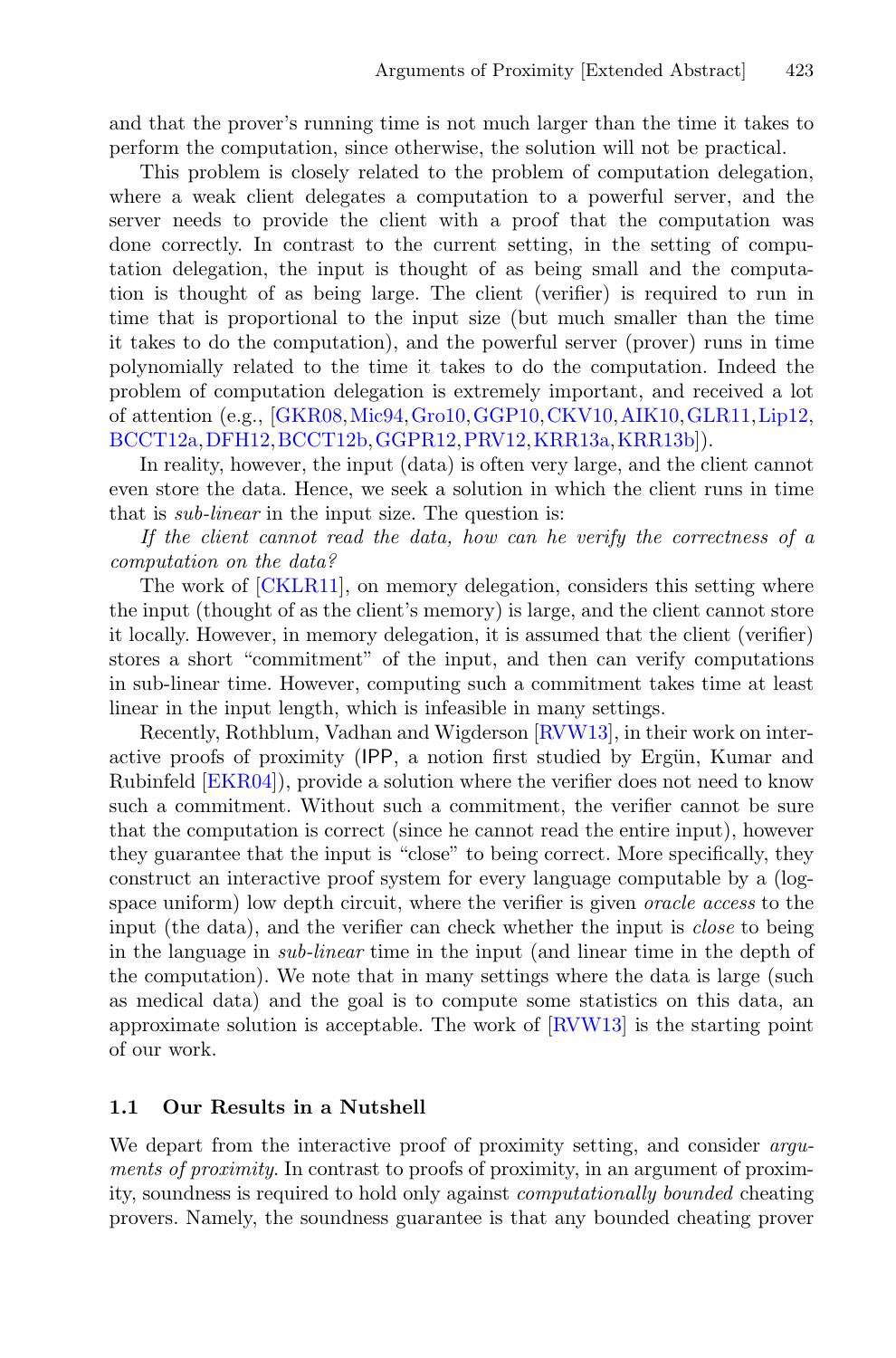can convince the verifier to accept an input that is far from the language (in Hamming distance) only with small probability. By relaxing the power of the prover we obtain stronger results.

We construct *one-round* arguments of proximity for every deterministic language (without a dependency on the depth). Namely, fix any  $t = t(n)$  and any language  $\mathcal{L} \in \text{DTIME}(t(n))$ , we construct a one-round argument of proximity for L where the verifier runs in time  $o(n) + \text{polylog}(t)$ , assuming the existence of a sub-exponentially secure fully homomorphic encryption (FHE) scheme.

Our one-round argument of proximity is constructed in two steps, and follows the outline of the recent works of Kalai *et al.* [\[KRR13a](#page-20-3), KRR13b]. These works first show how to construct an MIP for all deterministic languages, that is sound against *no-signaling strategies*. Such no-signaling soundness is stronger than the typical notion of soundness, and is inspired by quantum physics and by the principal that information cannot travel faster than light (see Sect. [3.2](#page-12-0) for the definition, and [\[KRR13a,](#page-20-3)[KRR13b\]](#page-20-4) for more background on this notion). They then show how to convert these no-signaling MIPs into one-round arguments.

As our first step, we combine the IPPs of [\[RVW13](#page-20-5)], and the no-signaling MIP construction of [\[KRR13b\]](#page-20-4), to obtain a no-signaling *multi-prover interactive proof of proximity* (MIPP). This construction combines techniques and results of [\[RVW13](#page-20-5)] and [\[KRR13b](#page-20-4)], and may be of independent interest.

Then, similarly to [\[KRR13a\]](#page-20-3), we show how to convert any no-signaling MIPP to a one-round argument of proximity. This transformation relies on a heuristic developed by Aiello *et al.* [\[ABOR00](#page-18-1)], which uses a (computational) PIR scheme (or a fully homomorphic encryption scheme) to convert any MIP into a one-round argument. This heuristic was proven to be secure in [\[KRR13a](#page-20-3)] if the underlying MIP is secure against no-signaling strategies. We extend the result of [\[KRR13a](#page-20-3)] to the proximity setting.

Finally, we provide a negative result, which shows that the parameters we obtain for MIPP and the parameters obtained in [\[RVW13\]](#page-20-5), are somewhat tight. Proving such a lower bound was left as an open problem in [\[RVW13\]](#page-20-5). This part contains several new ideas, and is the main technical contribution of this work.

We also show that the parameters in our one-round argument of proximity are somewhat optimal, for arguments with adaptive soundness and are proven to be (adaptively) sound via a black-box reduction to a falsifiable assumption. See the full version for further details.

**Linear-Time Delegation.** We observe that both proofs and arguments of proximity, aside from being natural notions, can also be used as tools to obtain new results for delegating computation in the standard setting (i.e., where soundness is guaranteed for *every*  $x \notin \mathcal{L}$ ). More specifically, using our results on arguments of proximity and the [\[RVW13\]](#page-20-5) results on interactive proofs of proximity for lowdepth circuits, we can construct (standard) one-round argument-systems for any deterministic computation, and interactive proof systems for low-depth circuits,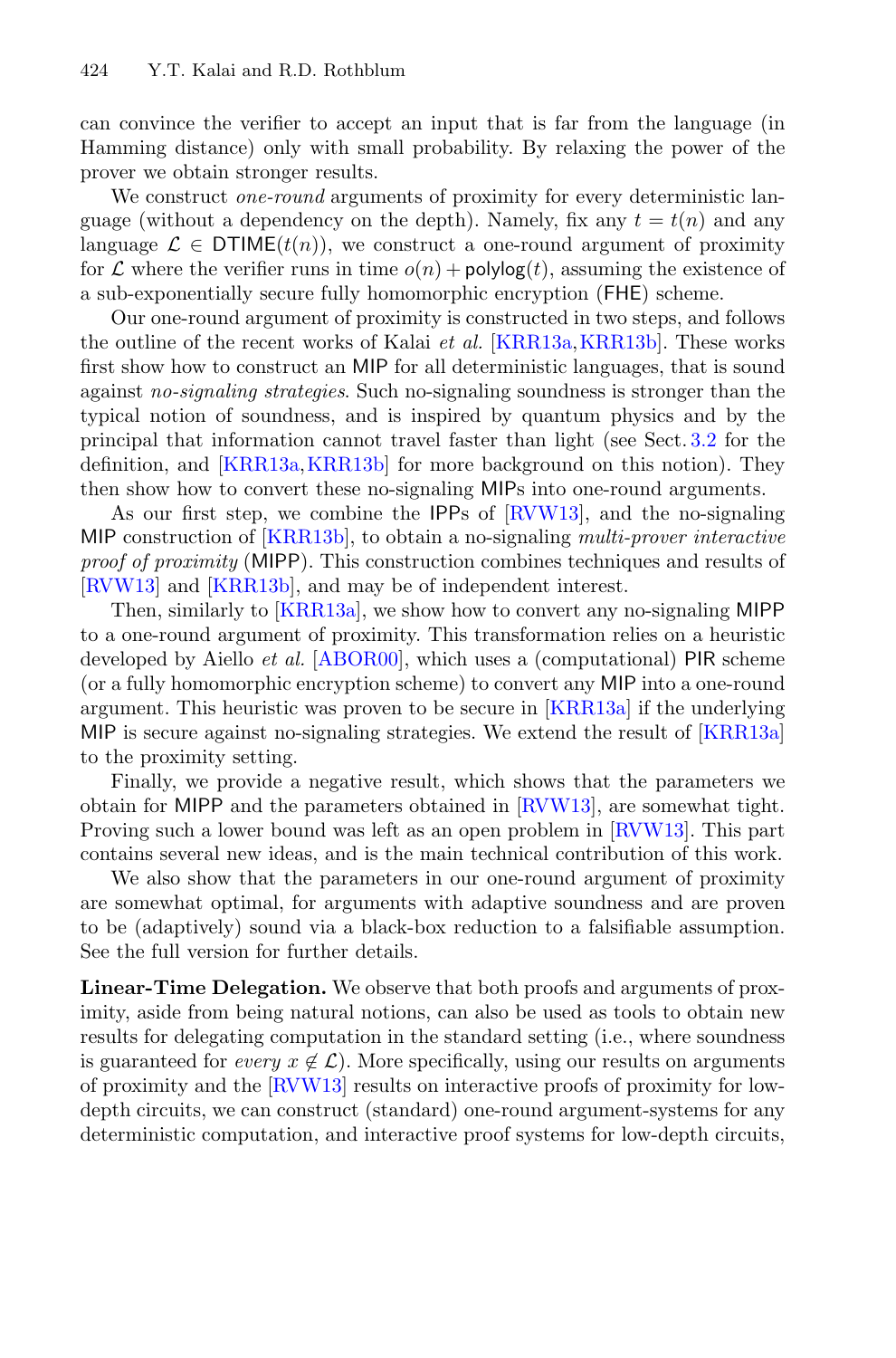where the verifier truly runs in *linear-time*. In contrast, the results of  $[GRR08]$ and [\[KRR13b\]](#page-20-4) only give a *quasi-linear* time verifier.<sup>[1](#page-3-0)</sup>

#### **1.2 Our Results in More Detail**

Our main result is a construction of a one-round argument of proximity for any deterministic language. Here, and throughout this work, we use  $n$  to denote the input length. Let  $t = t(n)$ , let  $\mathcal{L} \in \text{DTIME}(t)$  be a language. For a proximity parameter  $\varepsilon = \varepsilon(n) \in (0,1)$ , we denote by  $\varepsilon$ -IPP an interactive proof for testing ε-proximity to  $\mathcal{L}^2$  $\mathcal{L}^2$  Similarly we denote by ε-MIPP a multi-prover interactive<br>proof for testing ε-proximity to  $\mathcal{L}$ proof for testing  $\varepsilon$ -proximity to  $\mathcal{L}$ .

<span id="page-3-2"></span>**Theorem 1 (Informal).** *Suppose that there exists a sub-exponentially secure* **FHE***. Fix a proximity parameter*  $\varepsilon \stackrel{\text{def}}{=} n^{-(1-\beta)}$ , for some and a security parameter  $\tau$  (polynomially related to n).  $\stackrel{\text{def}}{=} n^{-(1-\beta)}$ , for some sufficiently small  $\beta > 0$ ,

*There exists a 1-round argument of* ε*-proximity for* L*, where the verifier runs in time*  $n^{1-\gamma}$  + polylog(t) + poly<sub>FHE</sub>( $\tau$ ), where  $\gamma > 0$  *is a constant and* poly<sub>FHE</sub> *is a polynomial that depends only on the* FHE *scheme, and makes*  $n^{1-\gamma} + \text{polylog}(t)$ *oracle queries to the main input. The prover runs in time*  $poly(t)$ *. The total communication is of length*  $poly_{\text{FHF}}(\tau)$ *.* 

Note that for languages in DTIME  $(2^{n^{\alpha}})$  for sufficiently small  $\alpha > 0$  (and in particular for languages in P) the verifier in Theorem 1 runs in sub-linear time particular for languages in P), the verifier in Theorem [1](#page-3-2) runs in *sub-linear* time.

As mentioned previously, this result is obtained in two steps. We first construct an MIPP that is sound against no-signaling strategies, and then show how to convert any such MIPP into a one-round argument of proximity.

<span id="page-3-3"></span>**Theorem 2 (Informal).** *Fix a proximity parameter*  $\varepsilon = \varepsilon(n) \in (0,1)$ *. There* exists an  $\varepsilon$ -MIPP that is secure against no-signaling strategies, where the verexists an  $\varepsilon$ -MIPP *that is secure against no-signaling strategies, where the ver-*<br>*ifier makes*  $q = (1/\varepsilon)^{1+o(1)}$  *oracle queries to the input, the communication complexity*  $c = (\varepsilon n)^2 \cdot n^{o(1)} \cdot \text{polylog}(t)$  *and the running time of the verifier*  $is (\varepsilon n)^2 \cdot \text{polylog}(t) + \left(\frac{1}{\varepsilon} + \varepsilon n\right)^{1+o(1)}.$ 

We then show how to convert any no-signaling  $\varepsilon$ -MIPP to a one-round argument of  $\varepsilon$ -proximity. In the following we say that a fully homomorphic encryption scheme (FHE) is  $(T, \delta)$  secure if every family of circuits of size T can break the semantic security of the FHE with probability at most  $\delta$ .

**Theorem 3 (Informal).** *Fix a proximity parameter*  $\varepsilon = \varepsilon(n) \in (0,1)$ *. Suppose that the language* <sup>L</sup> *has an -prover* <sup>ε</sup>*-*MIPP *that is sound against* <sup>δ</sup>*-no-signaling strategies, with communication complexity* c*. Suppose that there exists* a  $(T, \delta/\ell)$ *secure* FHE, where  $T \geq 2^c$ . Then  $\mathcal L$  has a 1-round argument of  $\varepsilon$ -proximity where

<span id="page-3-0"></span><sup>&</sup>lt;sup>1</sup> Actually, by an observation of Vu *et al.* [\[VSBW13\]](#page-20-6) (see also [\[Tha13,](#page-20-7) Lemma 3]), the verifier in the [\[GKR08\]](#page-19-0) protocol can be directly implemented in linear-time. However the latter implementation would only guarantee *constant* soundness error.

<span id="page-3-1"></span><sup>&</sup>lt;sup>2</sup> A string  $x \in \{0,1\}^n$  is  $\varepsilon$ -close to  $\mathcal L$  if there exists  $x' \in \{0,1\}^n \cap \mathcal L$  such that  $\triangle(x, x') \leq$  $\varepsilon$ n, where  $\Delta$  denotes the Hamming distance between the two strings.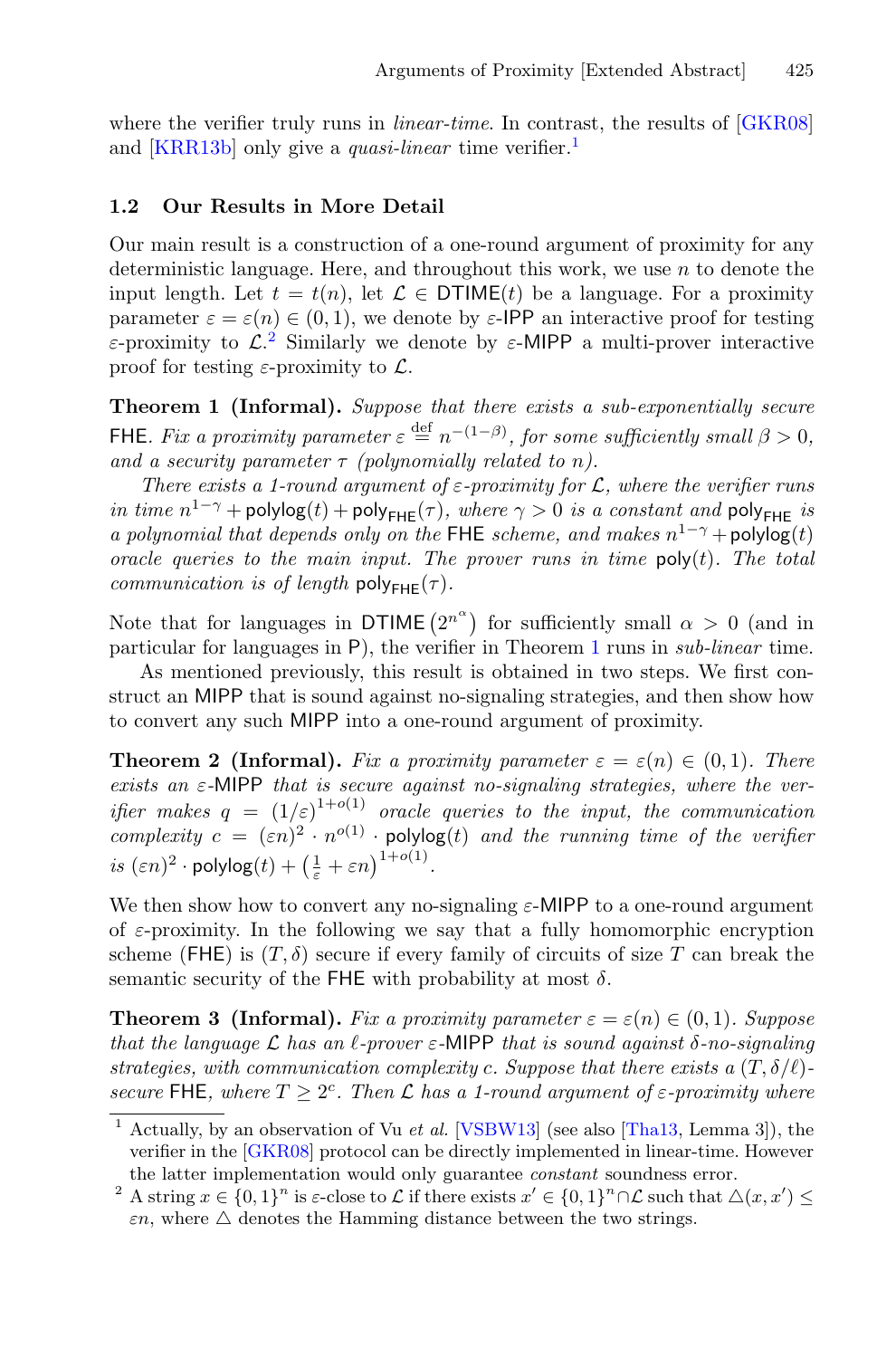*the running time of the prover and verifier and the communication complexity of the argument system, are proportional to those of the underlying* MIPP *scheme.*

We note that the parameters in Theorem [2](#page-3-3) are somewhat similar to the parameters of the interactive proof of proximity (IPP) in [\[RVW13\]](#page-20-5). In particular, in both constructions it holds that  $c \cdot q = \Omega(n)$ . The work of [\[RVW13](#page-20-5)] shows that this lower bound of  $c \cdot q = \Omega(n)$  is inherent for IPPs with 2-messages (and that a weaker bound holds for IPPs with a constant number of rounds), and left open the question of whether this lower bound is inherent for general (multi-round) IPPs.

We resolve this question by showing that for every  $\varepsilon$ -IPP, and every  $\varepsilon$ -MIPP that is sound against no-signaling strategies, it must be the case that  $c \cdot q = \Omega(n)$ . For this result we assume the existence of exponentially hard pseudorandom generators.

**Theorem 4 (Informal).** *Assume the existence of exponentially hard pseudorandom generators. There exists a constant*  $\varepsilon > 0$  *such that for every*  $q = q(n)$ *n*, there exists a language  $\mathcal{L} \in \mathsf{P}$  such that for every  $\varepsilon$ -IPP for  $\mathcal{L}$ , and for every  $\varepsilon$ -MIPP *for* L *that sound against no-signaling adversaries, it holds that*  $q \cdot c =$ Ω(n)*, where* q *is the query complexity and* c *is the communication complexity.*

In fact, assuming a slightly stronger cryptographic assumption, we can replace  $\mathcal{L} \in \mathsf{P}$  with  $\mathcal{L} \in \mathsf{NC}_1$  (which shows that the RVW13) upper bound for log-space uniform NC is essentially tight). See Sect. [4](#page-14-0) for details.

We note that the  $\text{RVW13}$  lower bound for 2-message IPPs is unconditional (and in particular they do not assume that the verifier is *computationally* bounded). It remains an interesting open problem to obtain an *unconditional* lower bound for multi-message IPPs.

The parameters we obtain for the one-round argument also satisfy  $q \cdot c =$  $\Omega(n)$ . We show that these parameters are close to optimal for arguments with adaptive soundness, that are proven sound via a black-box reduction to falsifiable assumptions. We refer the reader to the full version for details.

Finally, using the [\[RVW13\]](#page-20-5) protocol or the protocol of Theorem [1](#page-3-2) we construct delegation schemes in which the verifier runs in *linear-time*.

**Theorem 5 (Informal).** *For every language in (logspace-uniform)* NC *there exists an interactive proof system in which the verifier runs in time*  $O(n)$  *and the prover runs in time*  $\text{poly}(n)$ *.* 

**Theorem 6 (Informal).** *Assume that there exists a sub-exponentially secure* FHE*. Then, for every language in* P *there exists a 1-round argument-system in which the verifier runs in time*  $O(n)$  *and the prover runs in time*  $\text{poly}(n)$ *.* 

#### **1.3 Related Work**

As mentioned above, the work of [\[RVW13\]](#page-20-5) and [\[KRR13a,](#page-20-3)[KRR13b](#page-20-4)] are most related to ours. Both our work, and the work of [\[RVW13](#page-20-5)], lie in the intersection of property-testing and computation delegation. As opposed to property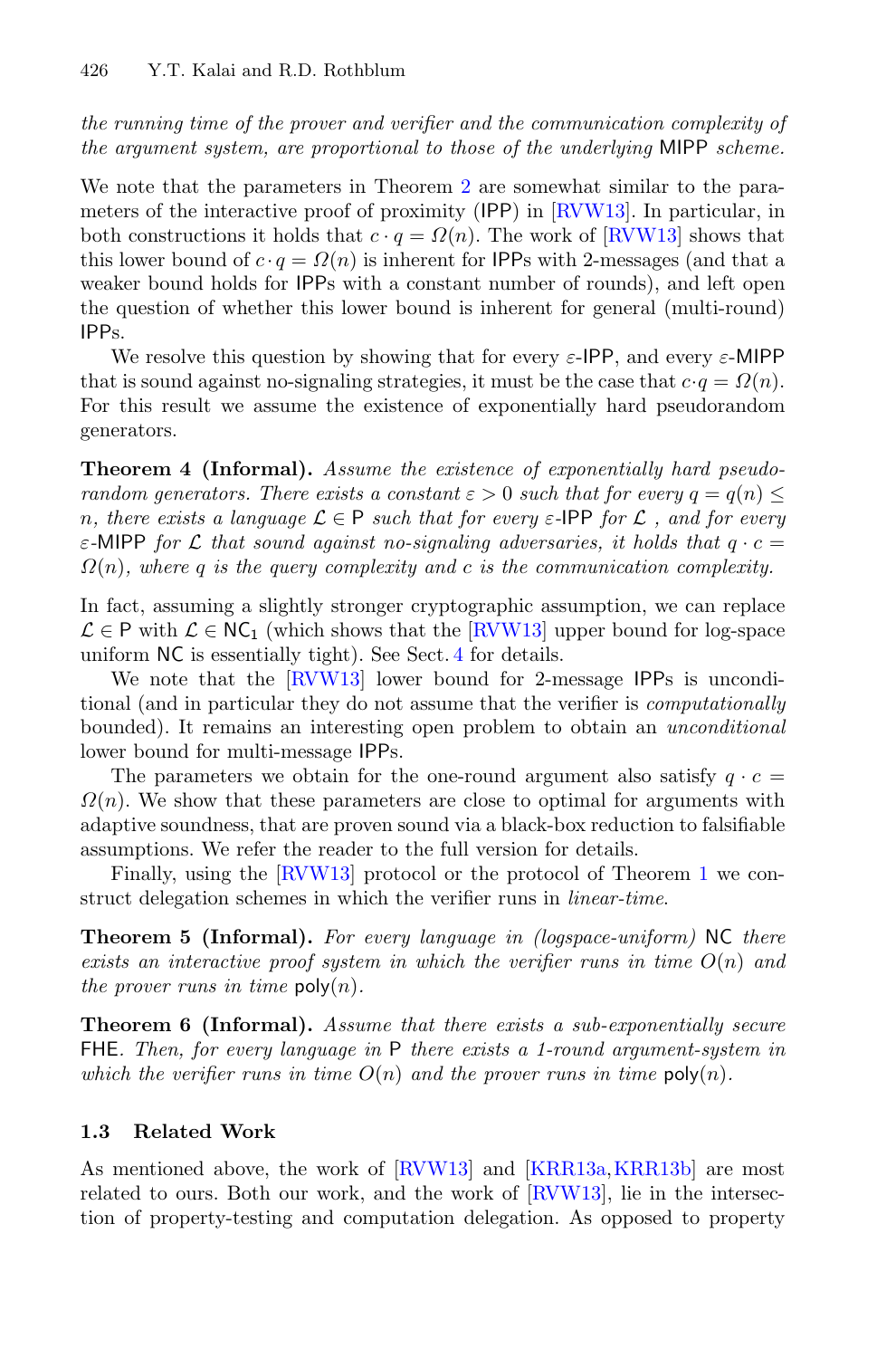testing, where an algorithm is required to decide whether an input is close to the language *on its own* in sub-linear time, in our work the algorithm receives a proof, and only needs to verify correctness of the proof in sub-linear time. Thus, our task is significantly easier than the task in property testing. Indeed we get much stronger results. In particular, the works on property testing typically get sub-linear algorithms for specific languages, whereas our result holds *for all deterministic languages*. [3](#page-5-0)

Another very related problem is that of constructing a *probabilistically checkable proof of proximity* (PCPP) [\[BSGH+06\]](#page-19-11) (also known as *assignment testers* [\[DR06](#page-19-12)]). A PCPP consists of a prover who publishes a long proof, and a verifier, who gets oracle access to this proof and to the instance  $x$ , and needs to decide whether  $x$  is close to the language in sub-linear time. The significant difference between PCPP and proofs/argument of proximity is that in the PCPP setting the proof is a fixed string (and cannot be modified adaptively based on the verifier's messages).

The fundamental works of Kilian and Micali [\[Kil92,](#page-20-8)[Mic94\]](#page-20-0) show how to convert any probabilistically checkable proof (PCP) into a 2-round (4-message) argument. As pointed out by [\[RVW13](#page-20-5)], their transformation can be also used to convert any PCPP into a 2-round argument of proximity. Thus, obtaining a 2-round argument of proximity follows immediately by applying the transformation of [\[Kil92](#page-20-8),[Mic94](#page-20-0)] to any PCPP construction. Moreover, the parameters of the resulting 2-round argument are optimal (up to logarithmic factors); i.e., the query complexity, the communication complexity and the runtime of the verifier is  $\text{poly}(\log(t), \tau)$  where t is the time it takes to compute if x is in the language, and where  $\tau$  is the security parameter.

The focus of this work is on constructing *one-round* arguments of proximity. Unfortunately, our parameters do not match those of the two-round arguments of proximity outlined above. However, we show that using our techniques (i.e., of constructing one-round arguments of proximity from no-signaling MIPPs), our parameters are almost optimal.

Other works that are related to ours are the work of Gur and Rothblum [\[GR13](#page-19-13)] on non-interactive proofs of proximity, and of Fischer *et al.* [\[FGL14\]](#page-19-14) on partial testing. The former studies an NP version of property testing (which can be thought of as a 1-message variant of IPP), whereas the latter studies a model of property testing in which the tester needs to only accept a sub-property (we note that the two notions, which were developed independently, are tightly related, see [\[GR13,](#page-19-13)[FGL14\]](#page-19-14) for details).

**Organization.** In this extended abstract we give an overview of our techniques and only prove some of our results. In Sect. [2](#page-6-0) we give a high level view of our techniques. In Sect. [3](#page-11-0) we formally define arguments of proximity and the other central definitions that are used throughout this work. In Sect. [4](#page-14-0) we show our

<span id="page-5-0"></span><sup>&</sup>lt;sup>3</sup> Indeed, as shown by Goldwasser, Goldreich and Ron [\[GGR98\]](#page-19-15), there are properties in very low complexity classes that require  $\Omega(n)$  queries and running-time in order to test (without the help of a prover).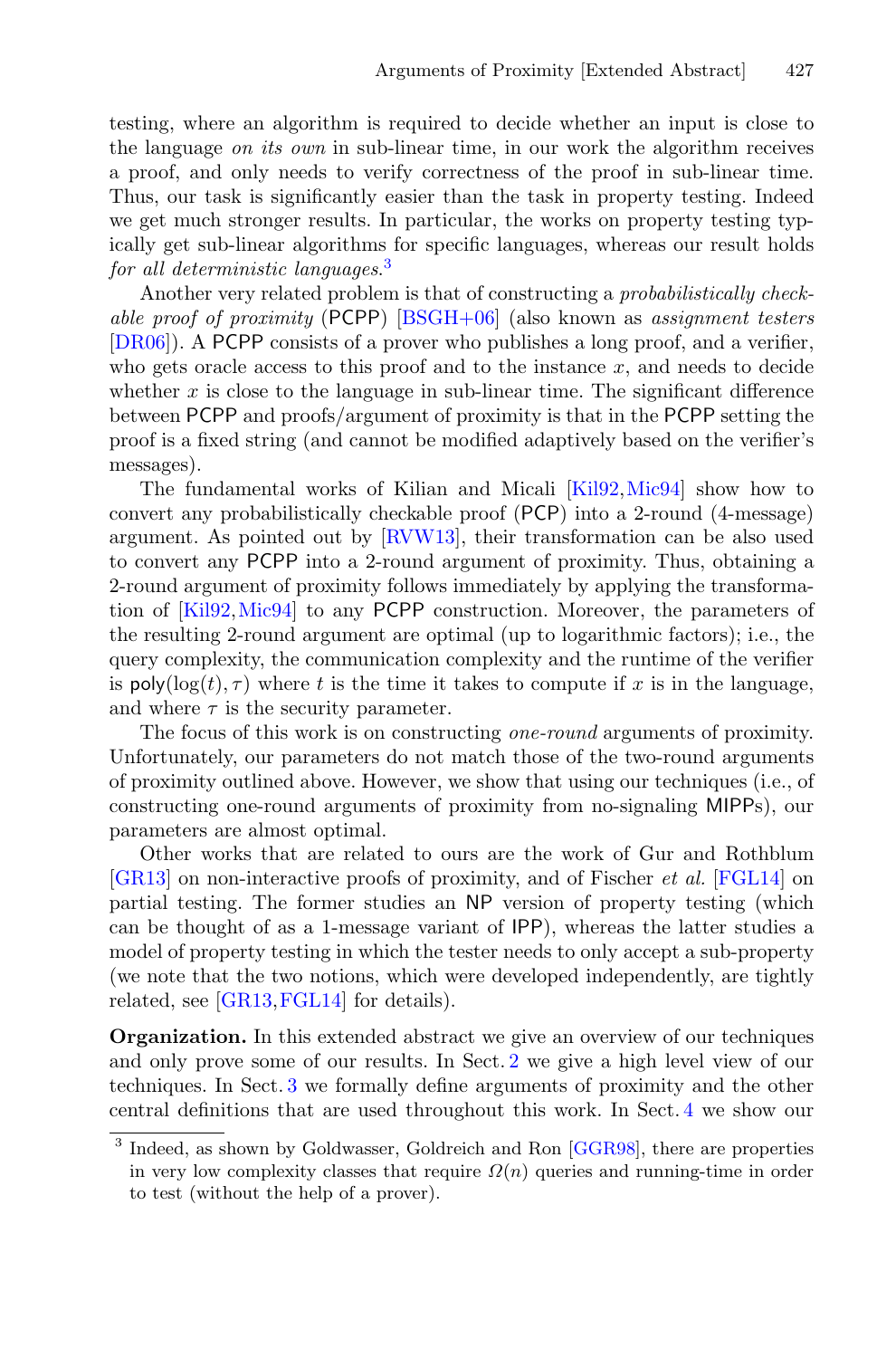lower bound for no-signaling MIPPs. See the full version for the missing proofs and formal theorem statements.

# <span id="page-6-0"></span>**2 Our Techniques**

#### **2.1 Our Positive Results**

To construct arguments of proximity for languages in  $DTIME(t)$ , we adapt the technique of [\[KRR13a](#page-20-3)] to the "proximity" setting. That is, we first construct an MIPP that has soundness against no-signaling strategies and then employ the technique of Aiello *et al.* [\[ABOR00](#page-18-1)] to obtain an argument of proximity. We elaborate on these two steps below. In what follows, we focus for simplicity on languages in  $P$ , though everything extends to languages in  $DTIME(t)$ .

**No-Signaling** MIPP**s for** P**.** Our first step (which is technically more involved) is a construction of MIPPs that are sound against no-signaling strategies for any language  $\mathcal{L} \in \mathsf{P}$ . This construction is inspired by (and reminiscent of) the IPP construction of [\[RVW13](#page-20-5)]. The starting point for the [\[RVW13\]](#page-20-5) IPP is the "Muggles" protocol of Goldwasser *et al.* [\[GKR08\]](#page-19-0), whereas our starting point is the no-signaling MIP of [\[KRR13b](#page-20-4)].

The main technical difficulty in using both the [\[GKR08\]](#page-19-0) and [\[KRR13b\]](#page-20-4) protocols by a sublinear time verifier is that in both protocols, the verifier needs to compute an error corrected encoding of the input  $x$ . More specifically, the verifier needs to compute the low degree extension of x, denoted  $\text{LDE}_x$ . Since error-correcting codes are very sensitive to changes in the input, a sub-linear algorithm has no hope to compute  $\mathsf{LDE}_x$ .

The key point is that in both the [\[GKR08](#page-19-0)] and the [\[KRR13b\]](#page-20-4) protocols, it suffices for the verifier to check the value of  $\mathsf{LDE}_x$  at relatively few *randomly* selected points (this property was also used by [\[CKLR11\]](#page-19-9) in their work on memory delegation). Hence, it will be useful for us to view both the [\[GKR08](#page-19-0)] and [\[KRR13b](#page-20-4)] protocols as protocols for producing a sequence of points J in the low degree extension of x and a sequence of corresponding values *v* with the following properties:

- If  $x \in \mathcal{L}$  and the prover(s) honestly follow the protocol then  $\mathsf{LDE}_x(J) = v$ .
- If  $x \notin \mathcal{L}$  then no matter what the cheating prover does (resp., no-signaling cheating prover do), with high probability the verifier outputs  $J, \boldsymbol{v}$  such that  $\mathsf{LDE}_x(J) \neq v$ .

Hence, the verifiers in both protocols first run this subroutine to produce J and *v* and then accept if and only if  $\mathsf{LDE}_x(J) = v$ . Remarkably, in both cases, in the protocol that produces  $J$  and  $v$ , the verifier does not need to access  $x$ .

The next step in [\[RVW13\]](#page-20-5) is a parallel repetition of the foregoing protocol in order to reduce the soundness error. Once the soundness error is sufficiently small, [\[RVW13\]](#page-20-5) argue that for every x that is  $\varepsilon$ -far from  $\mathcal{L}$ , no matter what the cheating prover does (in the parallel repetition of the base protocol), the verifier will output J,  $\boldsymbol{v}$  such that not only  $\mathsf{LDE}_x(J) \neq \boldsymbol{v}$ , but furthermore, x is far from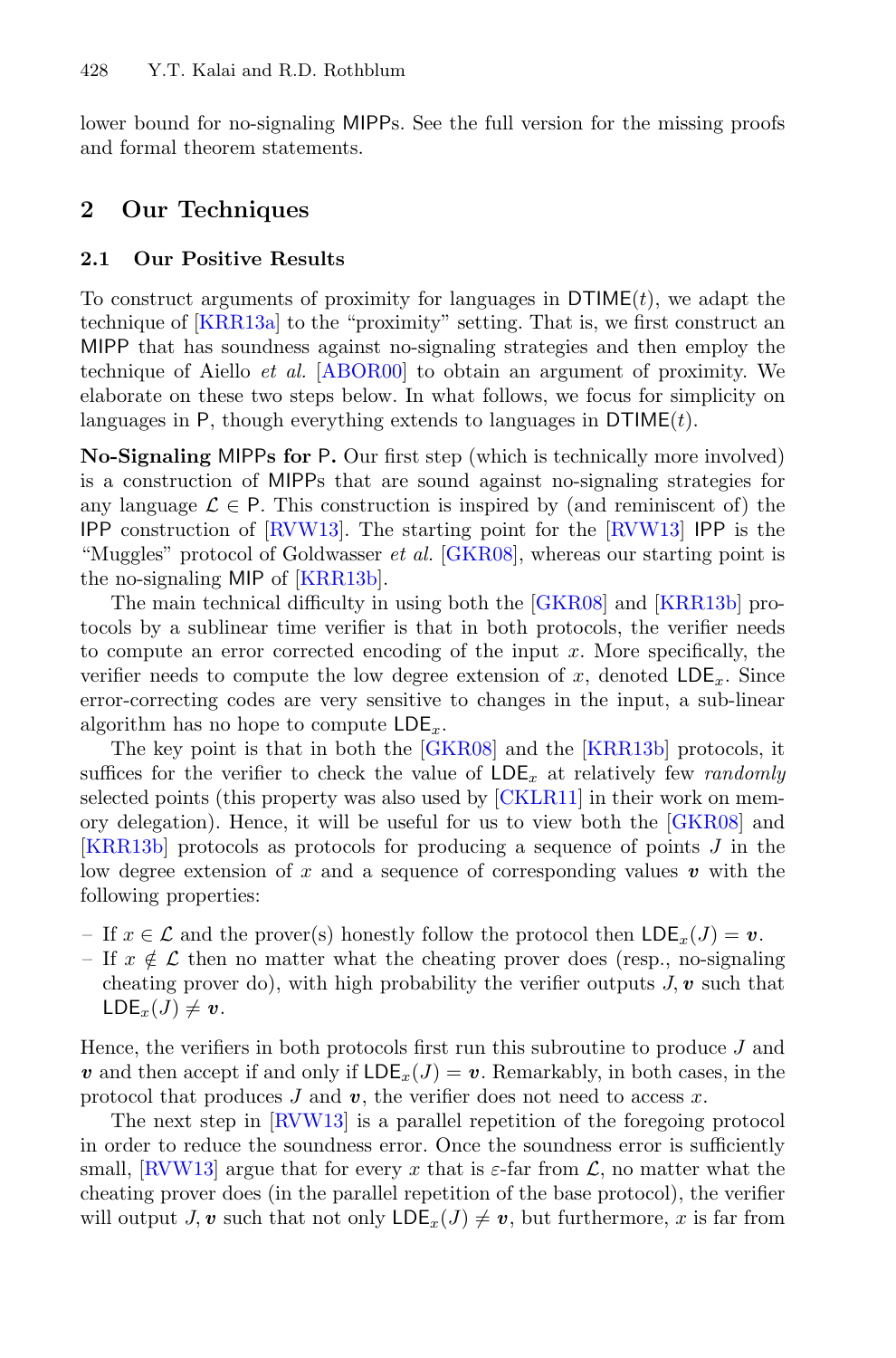*any* x' such that  $\text{LDE}_{x'}(J) = v$ . This steps simply follows by taking a union bound over all x' that are close to x bound over all  $x'$  that are close to  $x$ .

We borrow this step almost as-is from [\[RVW13\]](#page-20-5) except for the following technical difficulty - it is not known whether parallel repetition decreases the soundness error of no-signaling MIP protocols.<sup>[4](#page-7-0)</sup> However, we observe that the [\[KRR13b](#page-20-4)] protocol already allows for sufficient flexibility in choosing its soundness error so that the parallel repetition step can be avoided.

The last step of [\[RVW13](#page-20-5)] is designing an IPP protocol for a language that they call  $\mathsf{PVAL}_{J\prime\prime}$  (for "polynomial evaluation"). This language, parameterized by J and *v*, consists of all strings x such that  $\mathsf{LDE}_x(J) = v$ . Using this IPP for PVAL, the IPP verifier for a language  $\mathcal L$  first runs the (parallel repetition of the)  $[GKR08]$  protocol, to produce  $J, \nu$  as above. Then, the IPP verifier runs the PVAL<sub>J,v</sub> protocol and accepts if and only if the PVAL-verifier accepts. If  $x \in \mathcal{L}$ then we know that  $\mathsf{LDE}_x(J) = v$  and therefore the PVAL-verifier will accept, whereas if x is far from  $\mathcal L$  then x is far from PVAL<sub>I,v</sub> and therefore the PVALverifier will reject. Hence the (parallel repetition of the) [\[GKR08](#page-19-0)] protocol is sequentially composed with the IPP for PVAL.

For the no-signaling case, we also use the [\[RVW13\]](#page-20-5) IPP protocol for PVAL. A technical difficulty that arises is that in contrast to the IPP setting in which sequential composition (of two interactive proofs) is trivial, here we need to compose a 1-round no-signaling MIP with an IPP protocol, to produce a no-signalling MIPP. We indeed prove that such a composition holds thereby constructing a no-signaling MIPP as we desire.

**From No-Signaling** MIPP **to Arguments of Proximity.** The transformation from a no-signaling MIPP to an argument of proximity is based on the assumption that there exists a fully homomorphic encryption scheme (or alternatively, a computational private information retrieval scheme) and is practically identical to that in [\[KRR13a\]](#page-20-3). More specifically, the argument's verifier uses the MIPP verifier to generate a sequence of queries  $q_1, \ldots, q_\ell$  to the  $\ell$  provers. It encrypts each query using a fresh encryption key as follows:  $\hat{q}_i \leftarrow Enc_{k_i}(q_i)$ . The argument's verifier sends all the encrypted queries to the prover. Given  $\hat{q}_1,\ldots,\hat{q}_\ell$ , the prover uses the homomorphic evaluation algorithm to compute the MIPP answers "underneath" the encryption. It sends these answers back to the verifier, which can decrypt the encrypted answers and decide. As in [\[KRR13a\]](#page-20-3) we show that if the MIPP is sound against no-signaling strategies then, assuming the semantic security of the FHE, the resulting protocol is sound against computationally bounded adversaries.

**Linear-TimeDelegation.**We show that using the foregoing one-round argument of proximity for every language  $\mathcal{L} \in \mathsf{P}$  and good error-correcting codes, one can easily construct a one-round delegation protocol where the verifier runs in *linear* time (in contrast, the verifier in [\[KRR13b](#page-20-4)] runs in *quasi-*linear time). A similar observation, in the context of PCPs, was previously pointed out by [\[EKR04\]](#page-19-10).

<span id="page-7-0"></span><sup>4</sup> Holenstein [\[Hol09\]](#page-19-16) showed a parallel repetition theorem for no-signaling 2-prover MIPs. It is not known whether this result can be extended to 3 or more provers.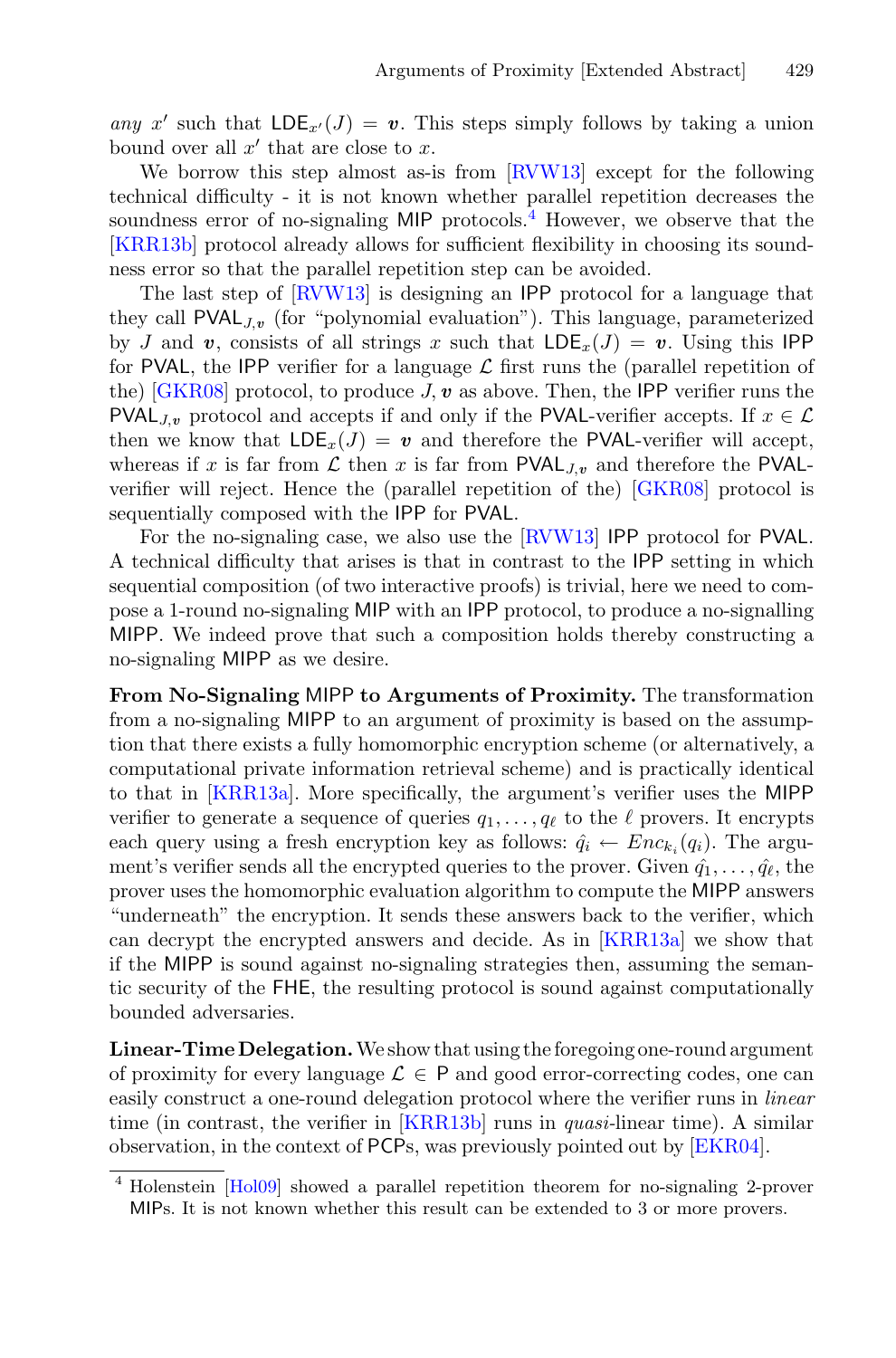Let  $\mathcal{L} \in \mathsf{P}$  and consider  $\mathcal{L}' = \{ \mathsf{ECC}(x) : x \in \mathcal{L} \}$  where  $\mathsf{ECC}$  is an error correcting code with constant rate, constant relative distance, linear-time encoding and polynomial-time decoding<sup>[5](#page-8-0)</sup>. Then,  $\mathcal{L}' \in \mathsf{P}$  and so it has an argument of proximity with a sublinear-time verifier. We construct a delegation scheme for  $\mathcal L$  by having both the verifier and the prover compute  $x' = \mathsf{ECC}(x)$  and run the argument of proximity protocol with respect to  $x'$ . Since the argument of proximity verifier runs in sublinear time, and  $\mathsf{ECC}(x)$  can be computed in lineartime, the resulting delegation verifier runs in linear-time. Soundness follows from the fact that a cheating prover that convinces the argument-system verifier to accept  $x \notin L$  can be used to convince the argument-of-proximity verifier to  $\text{accept} \text{ ECC}(x)$  which is indeed far from  $\mathcal{L}'$ .<br>A similar result can be obtained for inte

A similar result can be obtained for interactive proofs for low-depth computation based on the results of [\[RVW13](#page-20-5)] by using an error-correcting code that can be decoded in logarithmic-depth (such a code was constructed by Spielman  $[Spi96]$  $[Spi96]$ ).

#### **2.2 Our Negative Results**

We prove that assuming the existence of exponentially hard pseudorandom generators, there exists a constant  $\varepsilon > 0$  for which there does not exist a no-signaling  $\varepsilon$ -MIPP for all of P with query complexity q and communication complexity c such that  $q \cdot c = o(n)$  (where *n* is the input length). We also show a similar result for  $\varepsilon$ -IPP.

We start by focusing on our lower bound for MIPP. The high-level idea is the following: Suppose (towards contradiction) that every language in P has a no-signaling MIPP with query complexity  $q$  and communication complexity  $c$ where  $q \cdot c = o(n)$ . The fact that  $q = o(n)$  implies that (for every language in P), there is some set of coordinates  $S \subseteq [n]$  of size  $O(n/q)$  that with high (constant) probability the verifier does not query.

As a first step, suppose for the sake of simplicity that there is a fixed (universal) set of coordinates  $S \subseteq [n]$  such that with high probability the verifier never queries the coordinates in  $S$ , for every language in P (for example, if the verifier's queries are non-adaptive and are generated before it communicates with the prover, then such a set  $S$  must exist). We derive a contradiction by showing that one can use the no-signaling MIPP to construct a no-signaling MIP for languages in NP $\P$  with communication  $c = o(n)$ . The latter was shown to be impossible, assuming that  $\mathsf{NP} \nsubseteq \mathsf{DTIME}(2^{o(n)})$  [\[DLN+04](#page-19-17)] (see also [\[Ito10](#page-20-10)]).<br>The basic idea is the following: Take any language  $\mathcal{L} \in \mathsf{NP} \setminus \mathsf{P}$  that is assumed.

The basic idea is the following: Take any language  $\mathcal{L} \in \mathsf{NP} \backslash \mathsf{P}$  that is assumed to be hard to compute in time  $2^{o(n)}$ , and convert it into the language  $\mathcal{L}' \in \mathsf{P}$ , defined as follows:  $x' \in \mathcal{L}'$  if and only if  $x'_{S}$  is a valid witness of  $x'_{[n] \setminus S}$  in the underlying NP language  $\mathcal{L}$ . The no-signaling MIP for  $\mathcal L$  will simply be the nosignaling  $\varepsilon$ -MIPP for  $\mathcal{L}'$ , where the MIP verifier simulates the  $\varepsilon$ -MIPP verifier<br>with oracle access to  $x'$  where  $x' = x$  and  $x' = 0^{|\mathcal{S}|}$ . Note that the MIP with oracle access to x' where  $x'_{[n] \setminus S} = x$ , and  $x'_{S} = 0^{|S|}$ . Note that the MIP verifier, which takes as input x (supposedly in  $\mathcal{L}$ ), cannot (efficiently) generate a

<span id="page-8-0"></span> $5$  Such codes are known to exist, see, e.g.,  $\sqrt{\text{Spi96}}$ .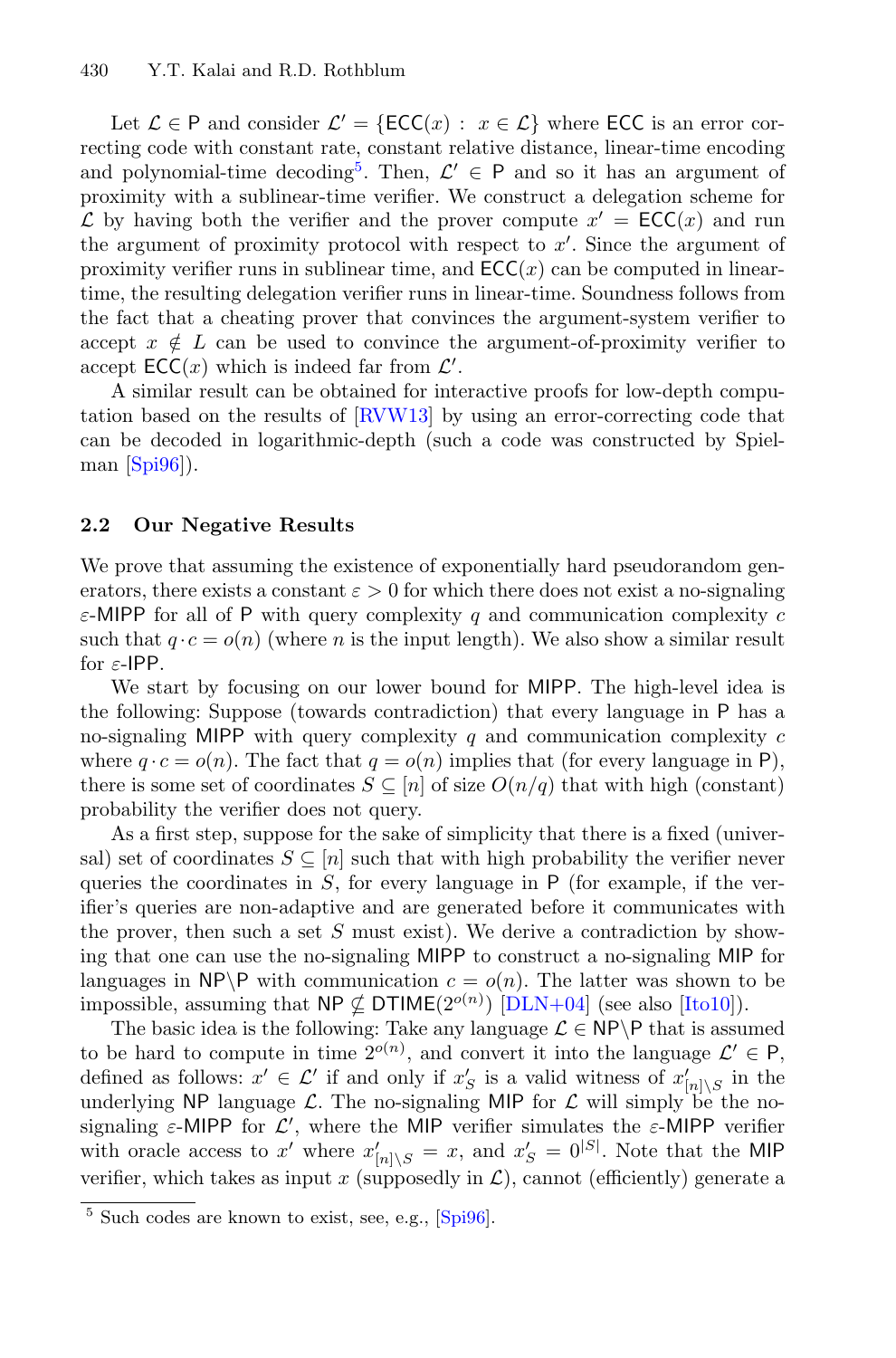corresponding witness w and set  $x'_{S} = w$ . But the point is that it does not need to, since S was chosen so that with high probability the MIPP verifier for  $\mathcal{L}'$  will not query  $x'$  on coordinates in  $S$ .

There are several problems with this approach. First, the witness can be very long compared to  $x$ , and the set  $S$  may be very small compared to  $n$ . In this case we will not be able to fit the entire witness in the coordinate set S. Second, after running the MIPP, the verifier is convinced that  $x'$  is close to an instance in  $\mathcal{L}'$ . However, this does not imply that x is in  $\mathcal{L}$  (and can only imply that x is close to  $\mathcal{L}$ ).

One can fix these two problems with a single solution: Instead of setting  $x'_{[n]\setminus S} = x$  we set  $x'_{[n]\setminus S} = \text{ECC}(x)$ , where ECC is a error-correcting code with efficient encoding that is resilient to 2s-fraction of errors. Now we can take efficient encoding, that is resilient to  $2\varepsilon$ -fraction of errors. Now, we can take  $\mathsf{ECC}(x)$  so that  $|\mathsf{ECC}(x)|$  is very large compared to  $|w|$ , so that we can fit all of the witness in the coordinate set S. Moreover, if  $|ECC(x)| > |w|$  then if x' is  $\varepsilon$ -close to  $\mathcal{L}'$  then  $x'_{[n]\setminus S}$  is 2 $\varepsilon$ -close to  $\mathcal{L}$ . This, together with the fact that  $\mathsf{ECC}(x)$  is resilient to  $2\varepsilon$ -fraction of errors implies that the encoded element is indeed in L.

The foregoing idea indeed seems to work if there was a fixed (universal) set  $S$ that the MIPP verifier does not query (with high probability). However, this is not necessarily the case, and this set  $S$  may be different for different languages in P. In particular, we cannot claim that for the language  $\mathcal{L}'$  the set S is exactly where the witness lies. Namely, it may be that the verifier in the underlying MIPP always queries some coordinates in <sup>S</sup>.

We solve this problem by using repetitions. Namely, every element  $x' \in \mathcal{L}'$ will consist of many instances (encoded using an error-correcting code) along with many witnesses; i.e.,  $x' = (ECC(x_1, \ldots, x_m), w_1, \ldots, w_m)$ , where each  $w_i$  is a witness for the NP statement  $x_i \in \mathcal{L}$ . Now, suppose that the verifier makes q queries to x' (where  $q = o(n)$ ). Then if we take  $m = 4q$  then we know that  $3/4$ of the  $(x_i, w_i)$ 's are not queried.

As above, we derive a contradiction by showing that one can use the nosignaling MIPP to construct a no-signaling MIP for languages in NP \P with  $o(n)$ communication, (which is known to be impossible for languages that cannot be computed in time  $2^{o(n)}$  [\[DLN+04,](#page-19-17)[Ito10\]](#page-20-10)). However, now the no-signaling MIP construction will be different: Given an instance x (supposedly in  $\mathcal{L}$ ), the MIP verifier will choose a random  $i^* \in_R [m]$ , along with m random instance and witness pairs  $(x_1, w_1), \ldots, (x_m, w_m)$ , where  $x_{i^*} = x$  and  $w_{i^*}$  can be arbitrary (assumed not to be queried).

We need to argue that with probability at least  $3/4$  the verifier will not query the coordinates of  $w_{i^*}$ , and thus with probability at least  $3/4$  the MIP verifier will successfully simulate the MIPP verifier. If the queries of the MIPP verifier were chosen before interacting with the prover then this would follow immediately from the fact that  $i^* \in [m]$  is chosen at random. However, the MIPP verifier may choose its oracle queries after interacting with the MIPP provers, and therefore choose its oracle queries after interacting with the MIPP provers, and therefore we need to argue that the MIPP provers also do not know  $i^*$ . Note that the MIPP provers see all of  $x_i$  and  $x_i$  Hence in order to claim that the provers MIPP provers see all of  $x_1, \ldots, x_m$ . Hence, in order to claim that the provers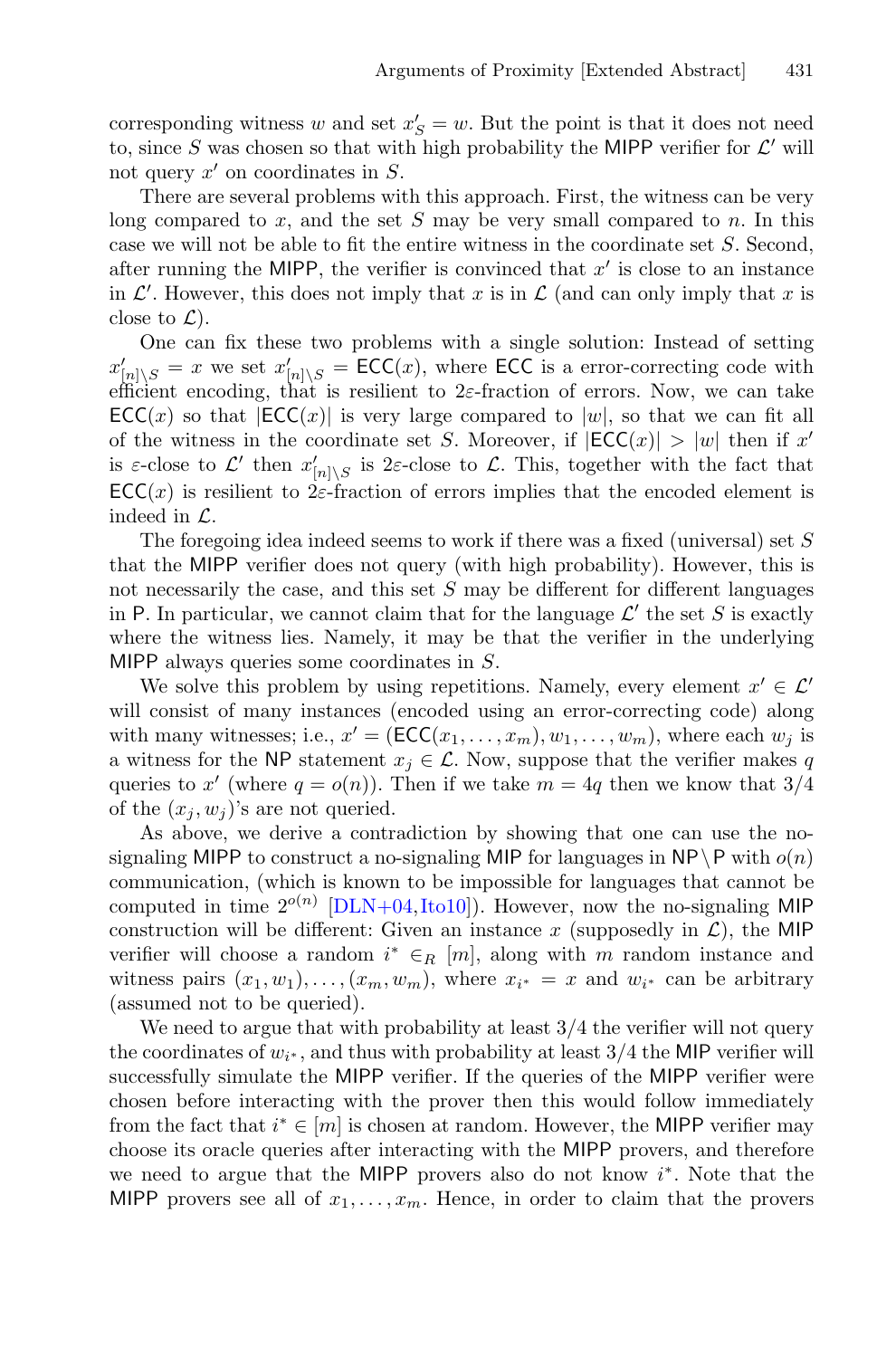cannot guess  $i^*$  it needs to be the case that x is distributed identically to the other  $x_1, \ldots, x_m$ .

Hence, we seek a language  $\mathcal{L} \in \mathsf{NP} \backslash \mathsf{P}$  for which there exists a distribution  $\mathcal{D}$ (distributed over  $\mathcal{L}$ ) such that:

- 1. It is computationally hard to distinguish between  $x \in_R \mathcal{D}$  and  $x \notin \mathcal{L}$  (i.e.,  $\mathcal{L}$ ) is hard on the average); and
- 2.  $x \in_R \mathcal{D}$  can be sampled together with a corresponding NP witness.

We note that the first requirement is needed to obtain a contradiction (and replaces the weaker assumption that  $\mathcal{L} \in \mathsf{NP} \backslash \mathsf{P}$  whereas the second assumption is required so that we can sample  $x_1, \ldots, x_m$  (together with the corresponding witnesses) so that MIPP protocol cannot distinguish between  $x$  and any of the  $x_j$ 's (thereby hiding i<sup>\*</sup>). In can be easily verified that both requirement are met by considering  $D$  which is the output of a cryptographic pseudorandom generator (PRG). Hence the language  $\mathcal L$  that we use is precisely the output of such a PRG.

Indeed, we can only argue that our no-signaling MIP has *average-case* completeness (with respect to the distribution D), since if  $x \in \mathcal{L}$  is distributed differently from  $(x_1,...,x_m)$  then the verifier of the MIPP may always query the coordinates where the witness of  $x$  is embedded, in which case the MIP verifier will fail to simulate. However, for random  $x \in_R \mathcal{L}$  the provers (and verifier) in the MIPP cannot guess  $i^*$  with any non-negligible advantage, and therefore the verifier will not query the coordinates of  $w_i$ , with probability at least  $3/4$  in verifier will not query the coordinates of  $w_{i^*}$  with probability at least 3/4, in which case the MIP verifier will succeed in simulating the underlying  $\varepsilon$ -MIPP verifier. We refer the reader to Sect. [4](#page-14-0) for further details.

**A Lower Bound for** IPP**.** To obtain a multiplicative lower bound for IPP, we follow the same paradigm outlined above for MIPP's with no-signaling soundness. More specifically, we consider a language  $\mathcal{L} \in \mathsf{NP}$  and the corresponding language

$$
\mathcal{L}' = \{ (\mathsf{ECC}(x_1, \ldots, x_m), w_1, \ldots, w_m) : w_j \text{ is an NP-witness for } x_j \}
$$

as above. We show that an IPP protocol for  $\mathcal{L}'$  implies a (standard) interactiveproof for  $\mathcal L$  with similar communication complexity. Here we obtain a contradiction by arguing that (assuming exponential hardness) there are languages in  $NP\$  for which every interactive proof require  $\Omega(n)$  communication. The latter is based on the proof that  $IP \subseteq PSPACE$  (i.e., the "easy" direction in the  $IP = PSPACE$  theorem).

Given the [\[RVW13\]](#page-20-5) positive result of IPP for low depth computations, we would like to show that our lower bound is not just for languages in P but even for languages, say, in  $NC_1$  (thereby showing that the  $[RVW13]$  $[RVW13]$  result is tight). To do so we observe that if (1) the error correcting code that we use has an encoding procedure that can be computed by an  $\mathsf{NC}_1$  circuit and (2) the cryptographic PRG can be computed in  $NC_1$ , then indeed  $\mathcal{L}' \in NC_1$ .

**A Lower Bound for One-Round Arguments of Proximity.** For one-round arguments of proximity, we show a similar lower-bound of  $q \cdot c = \Omega(n)$ , assuming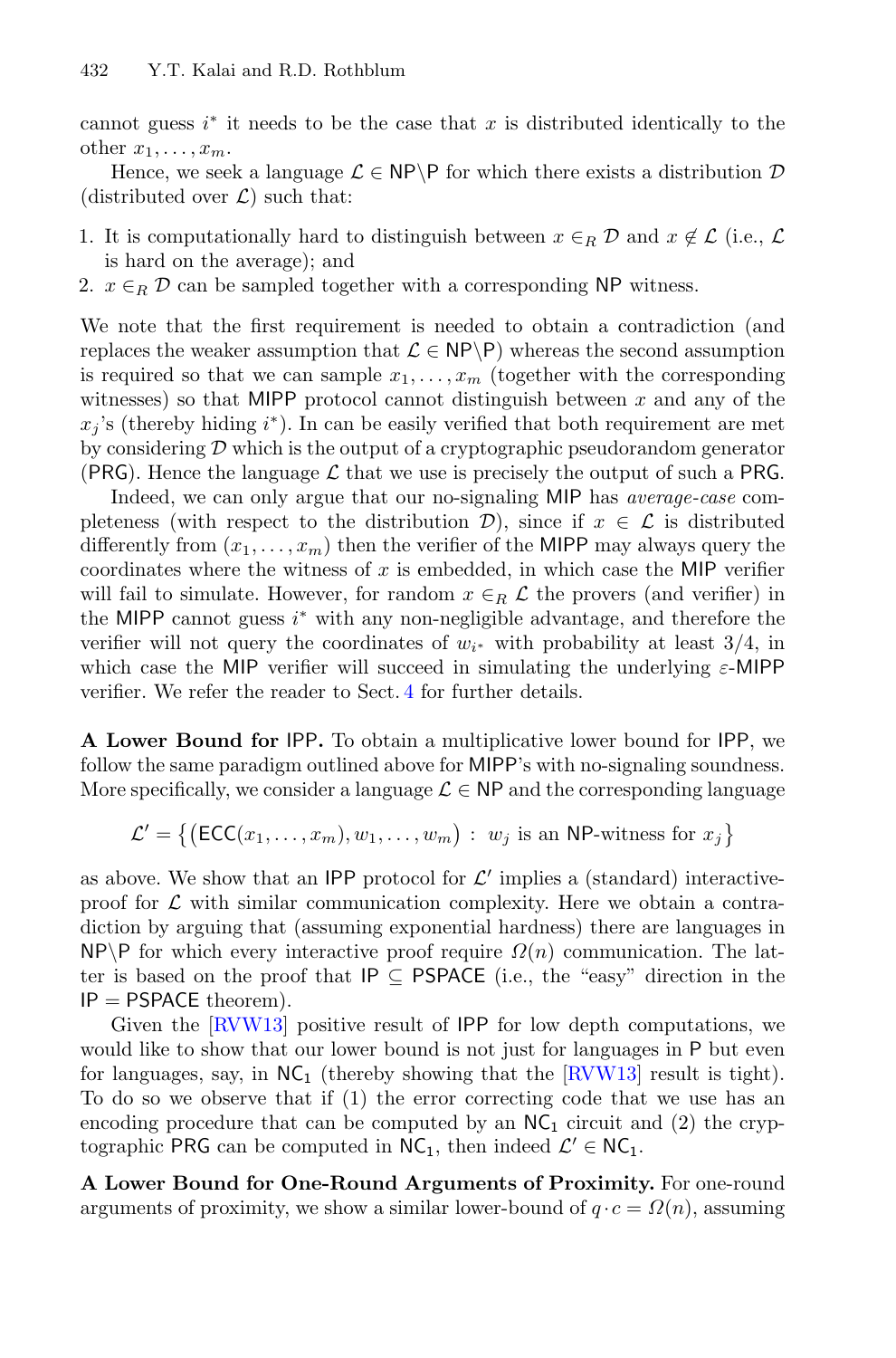the argument has *adaptive* soundness, and the proof of (adaptive) soundness is via a *black-box reduction* to some *falsifiable* cryptographic assumption.

Loosely speaking, a cryptographic assumption is falsifiable (a notion due to Naor [\[Nao03\]](#page-20-11)) if there is an *efficient* way to "falsify it", i.e., to demonstrate that it is false. We note that most standard cryptographic assumptions (e.g., one-way functions, public-key encryption, LWE etc.) are falsifiable. A black-box reduction of one cryptographic primitive to another, is a reduction that, using black-box access to any (possibly inefficient) adversary for the first primitive, breaks the security of the second primitive.

Similarly to the MIPP and IPP lower bounds, we consider the languages  $\mathcal{L}$ and  $\mathcal{L}'$ , as above, where  $\mathcal{L} \in \mathsf{NP}$  is exponentially hard on average and  $\mathcal{L} \in \mathsf{P}$ . We<br>prove that if there exists an adaptively sound one-round argument of provinity prove that if there exists an adaptively sound one-round argument of proximity for  $\mathcal{L}'$  with  $q \cdot c = o(n)$  then there exists an adaptively sound one-round argument for  $\mathcal L$  with  $o(n)$  communication (in the crs model).

We then rely on a result of Gentry and Wichs [\[GW11](#page-19-18)], which shows that there does not exist a one-round argument for exponentially hard (on average) NP languages, with adaptive soundness and black-box reduction to a falsifiable assumption.

We conclude that  $P$  does not have an adaptively sound one-round argument of proximity with  $q \cdot c = o(n)$ , and a black-box reduction to a falsifiable assumption. We refer the reader to the full version for details.

### <span id="page-11-0"></span>**3 Definitions**

In this section we define arguments of proximity and MIPs of proximity (with soundness against no-signaling strategies). See the full version for additional standard definitions.

**Notation.** For  $x, y \in \{0, 1\}^n$ , we denote the Hamming distance of x and y by  $\Delta(x, y) \stackrel{\text{def}}{=} |\{i \in [n]: x_i \neq y_i\}|.$  We say that x is  $\varepsilon$ -close to y if  $\Delta(x, y) \leq \delta$ . We say that x is  $\varepsilon$ -close to a set  $S \subseteq \{0,1\}^n$  if there exists  $y \in S$  such that x is  $\varepsilon$ -close to y.

If A is an oracle machine, we denote by  $A^x(z)$  the output of A when given oracle access to x and explicit access to z.

For a vector  $a = (a_1, \ldots, a_\ell)$  and a subset  $S \subseteq [\ell],$  we denote by  $a_S$  the sequence of elements of a that are indexed by indices in S, that is,  $a_S = (a_i)_{i \in S}$ .

For a distribution A, we denote by  $a \in_R \mathcal{A}$  a random variable distributed according to A (independently of all other random variables). We will measure the distance between two distributions by their *statistical distance*, defined as half the  $l_1$ -distance between the distributions. We will say that two distributions are  $\delta$ -*close* if their statistical distance is at most  $\delta$ .

#### **3.1 Arguments of Proximity**

An interactive argument of proximity for a language  $\mathcal L$  consists of a polynomialtime verifier that wishes to verify that x is close (in Hamming distance) to some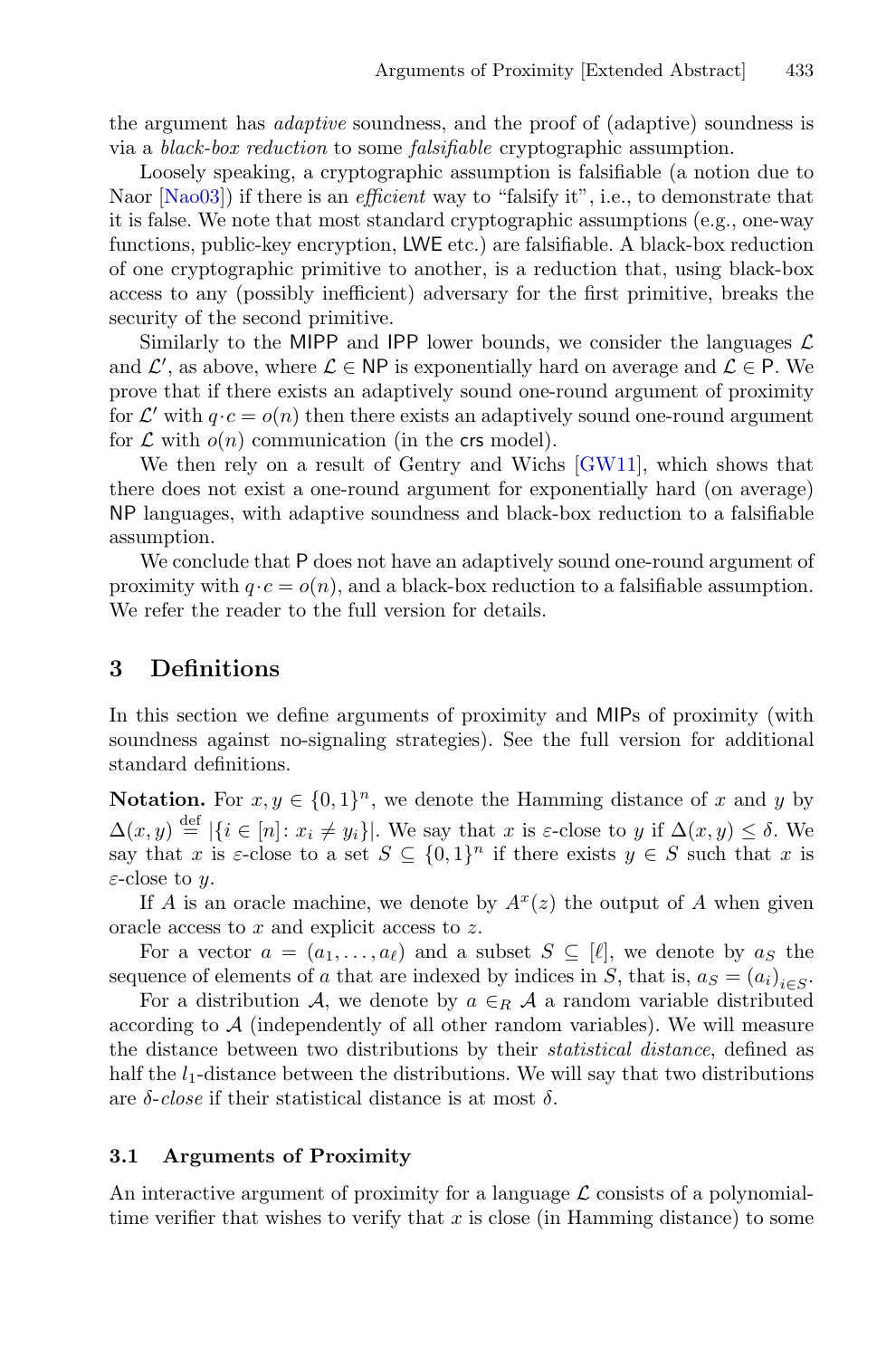x' such that  $x' \in \mathcal{L}$ , and a prover that helps the verifier to decide. The verifier is given as input  $n \in \mathbb{N}$ , a proximity parameter  $\varepsilon = \varepsilon(n) > 0$  and oracle access to  $x \in \{0,1\}^n$  (and its oracle queries are counted). The prover gets as input  $\varepsilon$  and x. The two parties interact and at the end of the interaction the verifier either accepts or rejects. We require that if  $x \in \mathcal{L}$  then the verifier accepts with high probability but if x is  $\varepsilon$ -far from  $\mathcal{L}$ , then no *computationally bounded* prover can convince the verifier to accept with non-negligible (in  $n$ ) probability.

We focus on 1-round arguments of proximity systems. Such an argumentsystem consists of a single message sent from the verifier  $V$  to the prover  $P$ , followed by a single message sent from the prover to the verifier.

Let  $\varepsilon = \varepsilon(n) \in (0,1)$  be a proximity parameter. Let  $T : \mathbb{N} \to \mathbb{N}$  and  $s : \mathbb{N} \to$  $[0, 1]$  be parameters. We say that  $(V, P)$  is a one-round argument of  $\varepsilon$ -proximity for  $\mathcal{L}$ , with soundness  $(T, s)$ , if the following two properties are satisfied:

- 1. **Completeness:** For every  $x \in \mathcal{L}$ , the verifier  $V^x(|x|, \varepsilon)$  accepts with overwhelming probability, after interacting with  $P(\varepsilon, x)$ .
- 2. **Soundness:** For every family of circuits  $\{P_n^*\}_{n\in\mathbb{N}}$  of size poly $(T(n))$  and for all sufficiently large  $x \notin C$  the verifier  $V^x(|x| \in \mathbb{N})$  rejects with probability all sufficiently large  $x \notin \mathcal{L}$ , the verifier  $V^x(|x|, \varepsilon)$  rejects with probability  $\geq 1 - s(|x|)$ , after interacting with  $P_{|x|}^*(\varepsilon, x)$ .

### <span id="page-12-0"></span>**3.2 Multi-prover Interactive Proofs (MIP)**

Let  $\mathcal L$  be a language and let x be an input of length n. In a one-round  $\ell$ -prover interactive proof,  $\ell$  computationally unbounded provers,  $P_1, \ldots, P_\ell$ , try to convince a (probabilistic) poly(n)-time verifier, V, that  $x \in \mathcal{L}$ . The input x is known to all parties.

The proof consists of only one round. Given  $x$  and its random string, the verifier generates  $\ell$  queries,  $q_1, \ldots, q_\ell$ , one for each prover, and sends them to the  $\ell$  provers. Each prover responds with an answer that depends only on its own individual query. That is, the provers respond with answers  $a_1, \ldots, a_\ell$ , where for every i we have  $a_i = P_i(q_i)$ . Finally, the verifier decides wether to accept or reject based on the answers that it receives (as well as the input  $x$  and its random string).

We say that  $(V, P_1, \ldots, P_\ell)$  is a one-round multi-prover interactive proof system (MIP) for L, with completeness  $c \in [0, 1]$  and soundness  $s \in [0, 1]$  (think of  $s < c$ ) if the following two properties are satisfied:

- 1. **Completeness:** For every  $x \in \mathcal{L}$ , the verifier V accepts with probability c, over the random coins of  $V, P_1, \ldots, P_\ell$ , after interacting with  $P_1, \ldots, P_\ell$ , where c is a parameter referred to as the *completeness* of the proof system.
- 2. **Soundness:** For every  $x \notin \mathcal{L}$ , and any (computationally unbounded, possibly cheating) provers  $P_1^*, \ldots, P_\ell^*$ , the verifier V rejects with probability  $\geq 1 - s$ , over the random coins of V, after interacting with  $P_1^*, \ldots, P_\ell^*$ , where s is a parameter referred to as the *error* or *soundness* of the proof system.

Important parameters of an MIP are the number of provers, the length of queries, the length of answers, and the error. We say that the proof-system has *perfect completeness* If completeness hold with probability 1 (i.e.  $c = 1$ ).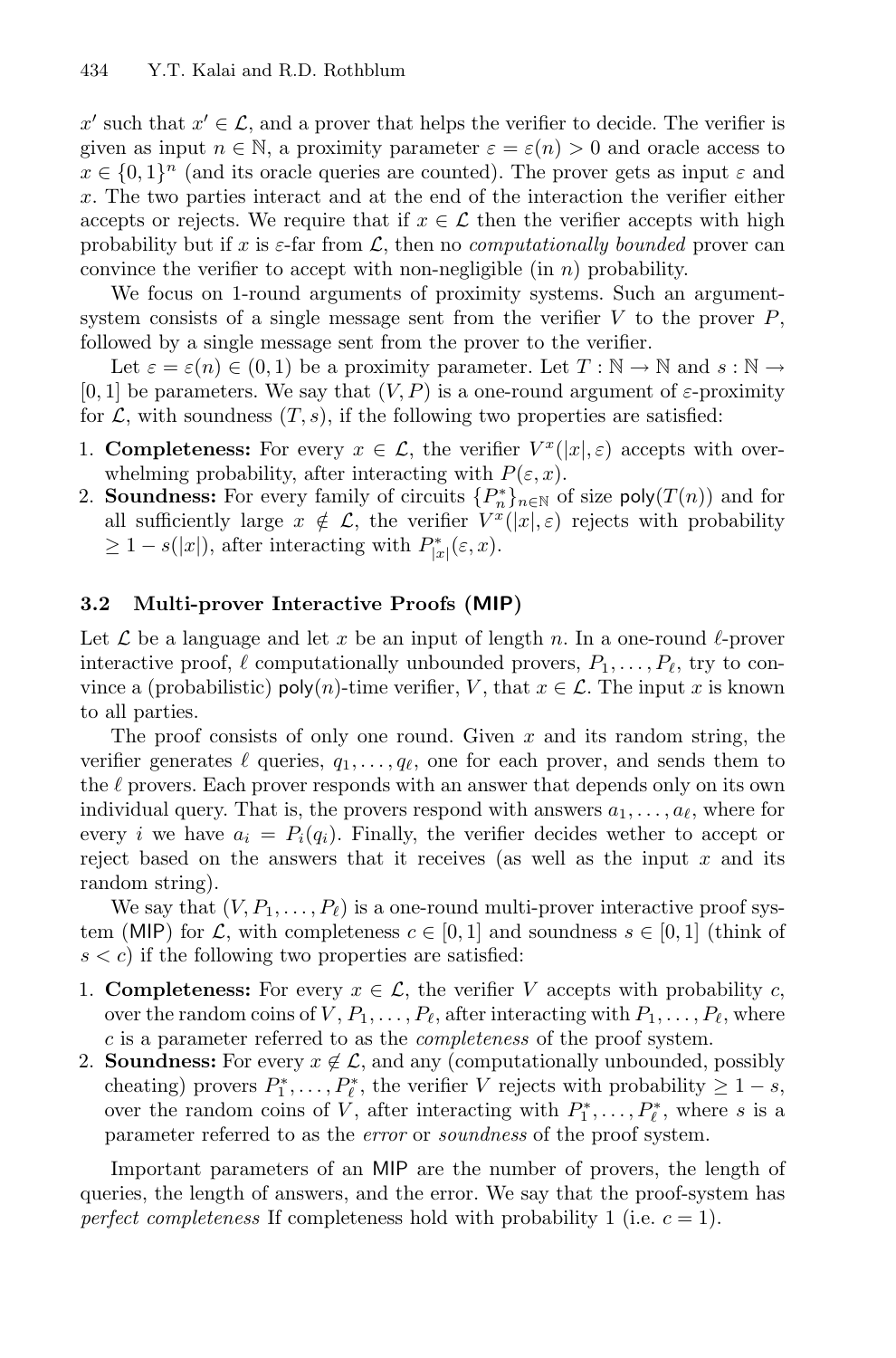**No-Signaling** MIP**.** We will consider a variant of the MIP model, where the cheating provers are more powerful. In the MIP model, each prover answers its own query locally, without knowing the queries that were sent to the other provers. The no-signaling model allows each answer to depend on all the queries, as long as for any subset  $S \subset [\ell],$  and any queries  $q_S$  for the provers in S, the distribution of the answers  $a<sub>S</sub>$ , conditioned on the queries  $q<sub>S</sub>$ , is independent of all the other queries.

Intuitively, this means that the answers  $a_S$  do not give the provers in S information about the queries of the provers outside  $S$ , except for information that they already have by seeing the queries  $q<sub>S</sub>$ .

Formally, denote by D the alphabet of the queries and denote by  $\Sigma$  the alphabet of the answers. For every  $q = (q_1, \ldots, q_\ell) \in D^\ell$ , let  $\mathcal{A}_q$  be a distribution over  $\Sigma^{\ell}$ . We think of  $\mathcal{A}_q$  as the distribution of the answers for queries q.

We say that the family of distributions  $\{\mathcal{A}_q\}_{q\in D^\ell}$  is *no-signaling* if for every subset  $S \subset [\ell]$  and every two sequences of queries  $q, q' \in D^{\ell}$ , such that  $q_S = q'_S$ , the following two random variables are identically distributed:

–  $a_S$ , where  $a \in_R \mathcal{A}_q$ 

-  $a'_S$  where  $a' \in_R \mathcal{A}_{q'}$ 

If the two distributions are  $\delta$ -close, rather than identical, we say that the family of distributions  $\{\mathcal{A}_q\}_{q\in D^\ell}$  is  $\delta$ -*no-signaling*.

An MIP  $(V, P_1, \ldots, P_\ell)$  for a language  $\mathcal L$  is said to have soundness s against no-signaling strategies (or provers) if the following (more general) soundness property is satisfied:

2. **Soundness:** For every  $x \notin \mathcal{L}$ , and any no-signaling family of distributions  ${\{\mathcal{A}_q\}}_{q\in D^{\ell}}$ , the verifier V rejects with probability  $\geq 1-s$ , where on queries  $q = (q_1, \ldots, q_\ell)$  the answers are given by  $(a_1, \ldots, a_\ell) \in_R \mathcal{A}_q$ , and s is the soundness parameter.

If the property is satisfied for any  $\delta$ -no-signaling family of distributions  ${A_q}_{q\in D}$ , we say that the MIP has soundness s against  $\delta$ -no-signaling strategies (or provers).

MIP of Proximity (MIPP). Let  $\mathcal L$  be a language, let x be an input of length n (which we refer to as the main input) and let  $\varepsilon = \varepsilon(n) \in (0,1)$  be a proximity parameter. In a one-round  $\ell$ -prover interactive proof of proximity,  $\ell$  computationally unbounded provers,  $P_1, \ldots, P_\ell$ , try to convince a (probabilistic) polynomialtime verifier, V, that the input x is  $\varepsilon$ -close (in relative Hamming distance) to some  $x' \in \mathcal{L}$ . The provers have free access to n,  $\varepsilon$  and x. The verifier has free access to n and  $\varepsilon$  and oracle access to x (and the number of oracle queries is counted).

We say that  $(V, P_1, \ldots, P_\ell)$  is a one-round multi-prover interactive proof system of  $\varepsilon$ -proximity ( $\varepsilon$ -MIPP) for  $\mathcal{L}$ , with completeness  $c \in [0,1]$  and soundness  $s \in [0, 1]$ , if the following properties are satisfied:

1. **Running Time:** The verifier runs in polynomial time, i.e., time polynomial in the communication complexity and the number of oracle queries.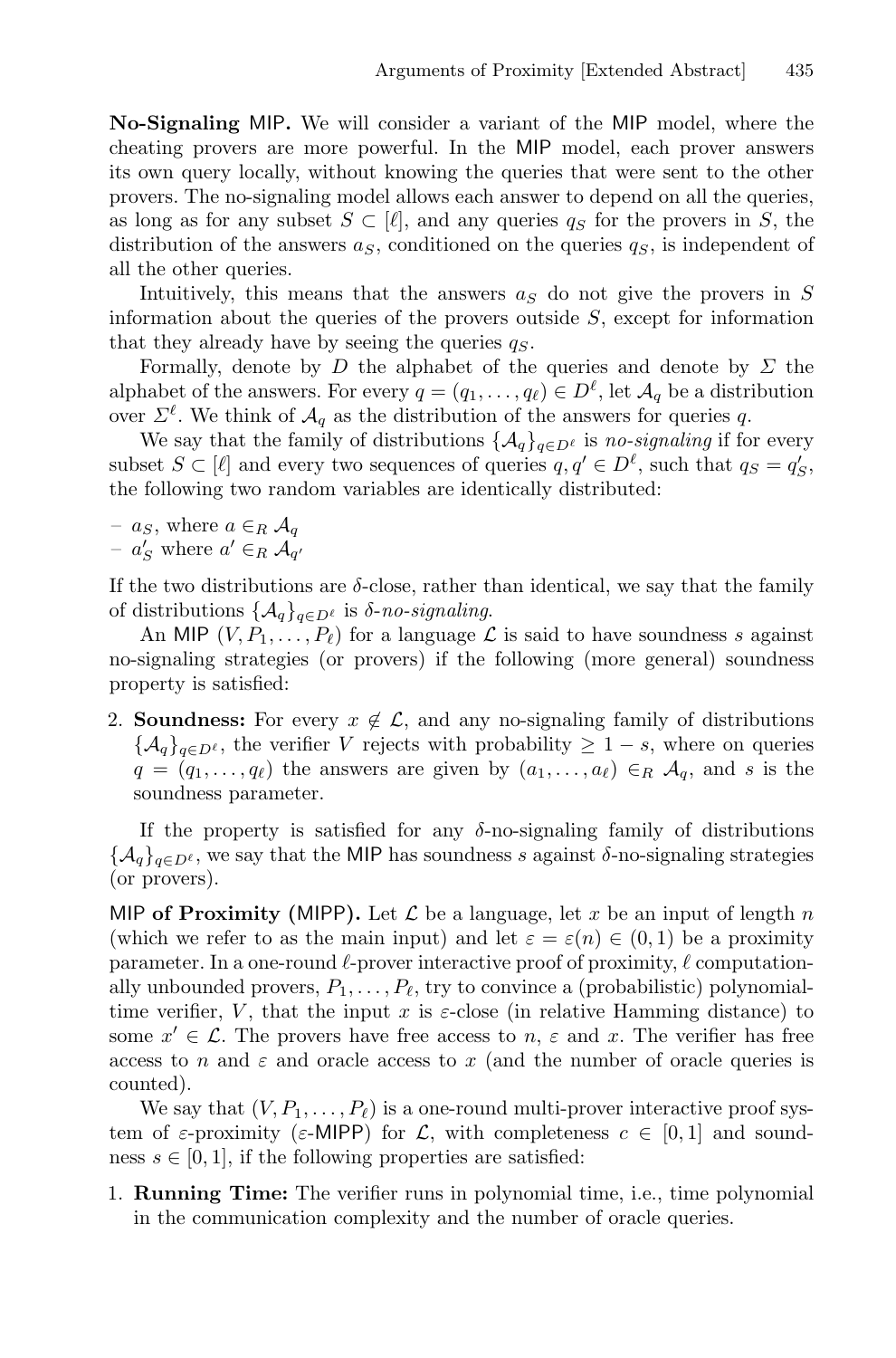- 2. **Completeness:** For every  $x \in \mathcal{L}$  the verifier V accepts with probability c, after interacting with  $P_1, \ldots, P_\ell$ .
- 3. **Soundness:** For every x that is  $\varepsilon$ -far from  $\mathcal{L}$ , and any (computationally unbounded, possibly cheating) provers  $P_1^*, \ldots, P_\ell^*$ , the verifier V rejects with probability  $\geq 1-s$ , after interacting with  $P_1^*, \ldots, P_\ell^*$ .

We denote such a proof system by  $\varepsilon$ -MIPP (and omit the soundness and completeness parameters from the notation). We say that the proof-system has *perfect completeness* if completeness hold with probability 1 (i.e.  $c = 1$ ). The parameters we are mainly interested in are the query complexity and the communication complexity.

**No-Signaling** MIPP. An  $\varepsilon$ -MIPP,  $(V, P_1, \ldots, P_\ell)$  for a language  $\mathcal L$  is said to have soundness s against no-signaling strategies (or provers) if the following (more general) soundness property is satisfied:

2. **Soundness:** For every x that is  $\varepsilon$ -far from  $\mathcal{L}$ , and any no-signaling family of distributions  $\{\mathcal{A}_q\}_{q\in D^\ell}$ , the verifier V rejects with probability  $\geq 1-s$ , where on queries  $q = (q_1, \ldots, q_\ell)$  the answers are given by  $(a_1, \ldots, a_\ell) \in_R \mathcal{A}_q$ , and s is the error parameter.

If the property is satisfied for any  $\delta$ -no-signaling family of distributions  $\{\mathcal{A}_q\}_{q\in D^{\ell}}$ , we say that the MIP has soundness s against  $\delta$ -no-signaling strategies (or provers).

# <span id="page-14-0"></span>**4 Lower Bound for No-Signaling MIPP**

In this section we prove a lower bound, showing that there does not exist a no-signaling MIPP for all of P with query complexity  $q$  and communication complexity c such that  $q \cdot c = o(n)$  (where n is the input length). More specifically, for every q we construct a language  $\mathcal L$  in P and prove that if exponentially hard pseudo-random generators exist then for any no-signaling  $\varepsilon$ -MIPP for  $\mathcal L$  with query complexity  $q$  and communication complexity  $c$ , it must be the case that  $q \cdot c = \Omega(n)$ . In the full version we show how to extend the result to IPPs and to arguments of proximity.

In what follows we denote by  $\tau$  the security parameter.

**Definition 1.** *A pseudo-random generator*  $G: \{0,1\}^n \rightarrow \{0,1\}^{\ell(n)}$  *(with stretch*)  $\ell(n) > n$ *) is said to be* exponentially hard *if for every circuit family*  $\{A_{\tau}\}_{\tau}$  *of*  $size 2^{o(\tau)},$ 

$$
\left| \Pr_{s \in R\{0,1\}^{\tau}}[\mathcal{A}_{\tau}(1^{\tau}, G(s)) = 1] - \Pr_{y \in R\{0,1\}^{\ell(\tau)}}[\mathcal{A}_{\tau}(1^{\tau}, y) = 1] \right| = \text{negl}(\tau).
$$

<span id="page-14-1"></span>**Theorem 7.** *Assume the existence of exponentially hard pseudo-random generators. There exists a constant*  $\varepsilon > 0$  *such that for every*  $q = q(n) \leq n$ *, there exists a language*  $\mathcal{L} \in \mathsf{P}$  *such that every* MIPP *for testing*  $\varepsilon$ -proximity to  $\mathcal{L}$  with com*pleteness* 2/3*, soundness* 1/3*, query complexity* q *and communication complexity* c *it holds that*  $q \cdot c = \Omega(n)$ .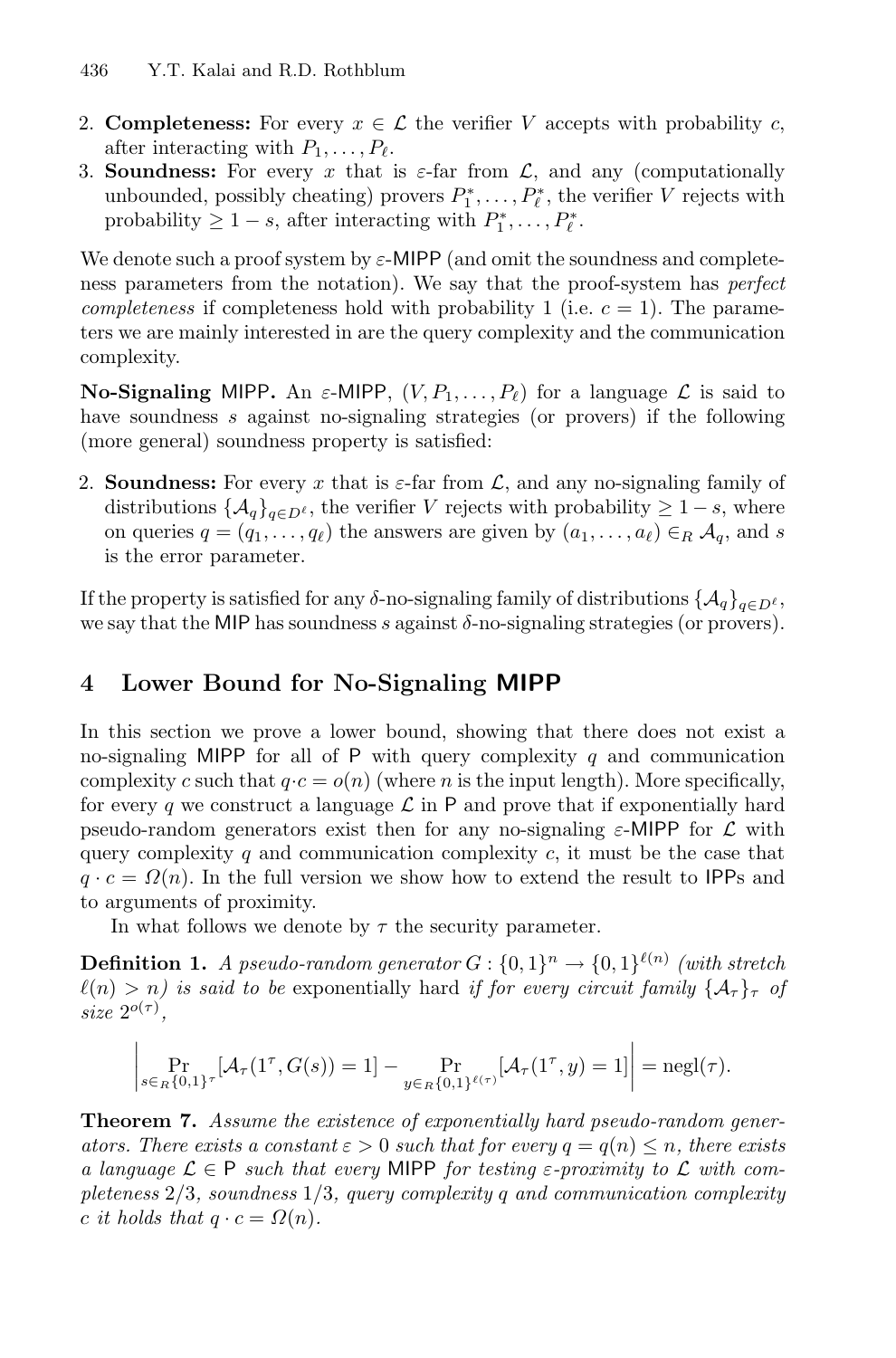**Remark 1.** The above theorem holds with respect to any constant completeness parameter  $c > 0$  and constant soundness parameter s such that  $s < c$ , and we chose  $c = 2/3$  and  $s = 1/3$  only for the sake of concreteness.

**Remark 2.** The assumption in Theorem [7](#page-14-1) can be reduced to sub-exponentially hard pseudo-random generators (i.e., it is infeasible for circuits of size  $2^{\tau^{\delta}}$  to distinguish the output of the generator from uniform, for some  $\delta > 0$ , rather than exponential hardness, at the cost of a weaker implication (i.e.,  $q \cdot c = \Omega(n^{\delta})$ ).

**Proof of Theorem [7.](#page-14-1)** We start by defining the notion of average-case nosignaling MIP (in the crs model), which is used in the proof of Theorem [7.](#page-14-1) We note that this average-case completeness seems too weak for applications and we define this weak notion only for the sake of the proof of Theorem [7.](#page-14-1)

**Definition 2.** *An* average-case *no-signaling* MIP *in the* common random string *(crs) model, for a language* L*, with completeness* c *and soundness* s*, consists of*  $(V, P_1, \ldots, P_\ell, \text{crs})$ , where as before V is the verifier,  $P_1, \ldots, P_\ell$  are the provers, *and crs is a* common random string *of length* poly(n)*, chosen uniformly at random and given to all parties. In particular,* V *'s queries and decision may depend on the crs, and the answers generated by both honest and cheating provers may depend on the crs. The following completeness and soundness conditions are required:*

*–* **Average-Case Completeness.** *For all sufficiently large* n ∈ N*,*

 $Pr [(V, P_1, ..., P_\ell)(x, crs) = 1] \ge c,$ 

*where the probability is over* uniformly distributed  $x \in_R \mathcal{L} \cap \{0, 1\}^n$ , over *uniformly generated*  $\textsf{crs} \in_R \{0,1\}^{\textsf{poly}(n)}$ , and over the random coin tosses of *the verifier* V *.*

*–* **Soundness Against No-Signaling Provers.** For every  $x \notin \mathcal{L}$ , and every *family of distributions*  $\{A_{q,\text{crs}}\}_{q\in D^{\ell},\text{crs}\in\{0,1\}^{\text{poly}(n)}}$  *such that for every*  $\text{crs} \in$  ${0,1}^{\text{poly}(n)}$  *the family of distributions*  ${A_{q,crs}}_{q\in D^{\ell}}$  *is no-signaling, the verifier* V *rejects with probability*  $\geq 1 - s$ *, where the answers corresponding to*  $(q, crs)$  *are given by*  $(a_1, \ldots, a_\ell) \in_R \mathcal{A}_{q, crs}$ .

<span id="page-15-0"></span>The following proposition, which we use in the proof of Theorem [7,](#page-14-1) follows from  $[DLN+04]$  (see also  $[Ito10]$  $[Ito10]$ ).

**Proposition 1.** *Suppose that a language* <sup>L</sup> *has an average-case no-signaling* MIP *in the*  $\text{crs}$  *model, communication complexity*  $c = c(n)$  *(where n is the instance length), and with constant completeness and soundness (where the soundness parameter is smaller than the completeness parameter). Then, there exists a randomized algorithm* D *that runs in time*  $\text{poly}(n, 2^c)$  *such that:* 

*– For every*  $n \in \mathbb{N}$ ,

$$
\Pr_{x \in_R \mathcal{L} \cap \{0,1\}^n} [D(x) = 1] \ge 2/3
$$

*where the probability is also over the coin tosses of* D*.*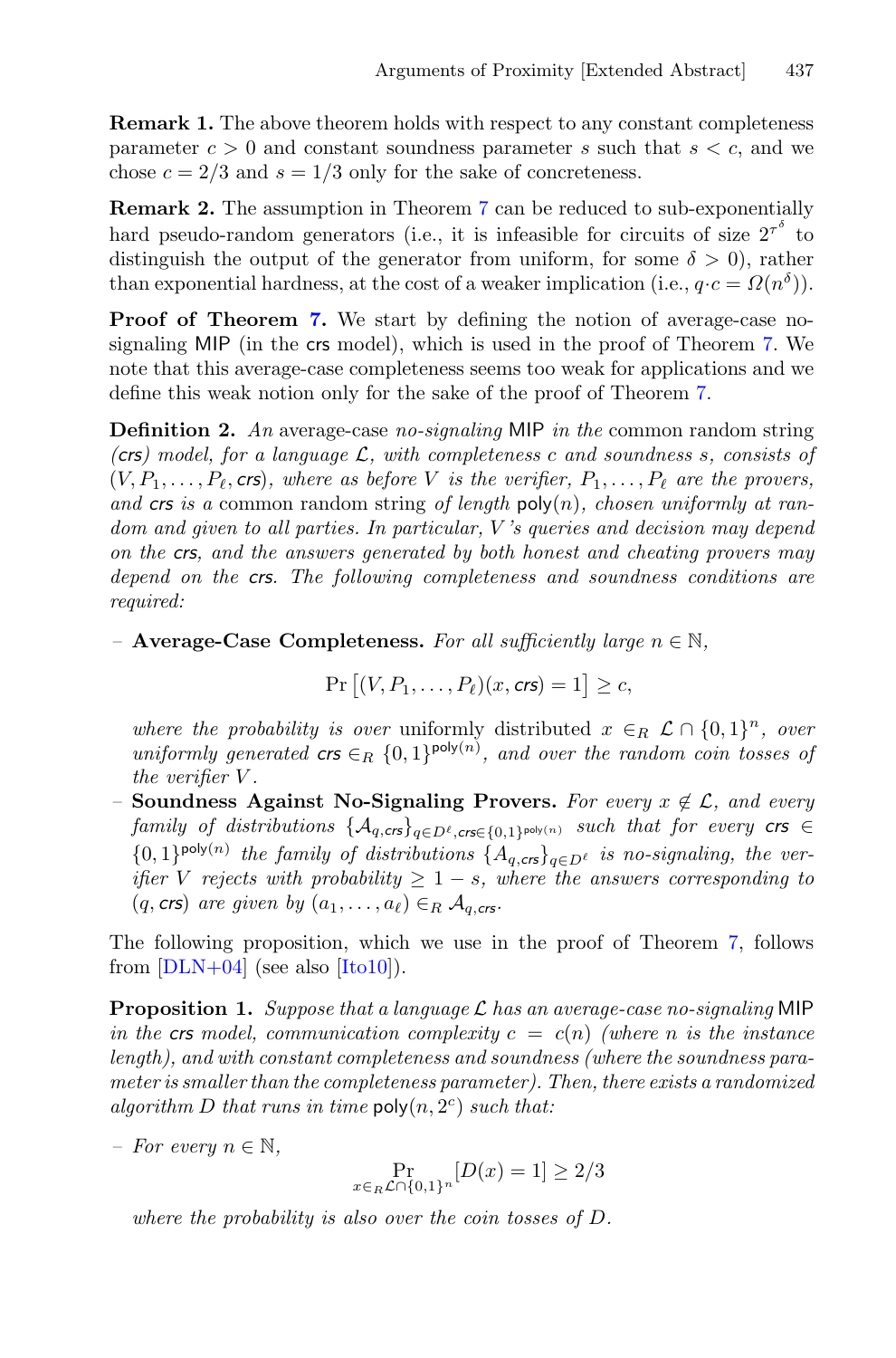*– For every*  $x \notin \mathcal{L}$  *it holds that* 

$$
\Pr[D(x) = 1] \le 1/3
$$

*where the probability is over the coins tosses of* D*.*

We note that  $[DLN+04,Ito10]$  $[DLN+04,Ito10]$  $[DLN+04,Ito10]$  $[DLN+04,Ito10]$  did not consider the crs model nor average-case completeness, but the claim extends readily to this setting as well.

We are now ready to prove Theorem  $7$ .

*Proof of Theorem [7.](#page-14-1)* Assume that there exists a pseudo-random generator (PRG), denoted by  $G: \{0,1\}^{\tau} \to \{0,1\}^{2\tau}$ , that is exponentially secure. Namely, every adversary of size  $2^{o(\tau)}$  cannot distinguish between uniformly distributed  $r \in_R$  $\{0,1\}^{2\tau}$  and  $G(s)$  for uniformly distributed  $s \in_R \{0,1\}^{\tau}$ , with non-negligible advantage. For sake of simplicity, we assume that  $G$  is injective<sup>[6](#page-16-0)</sup>.

Let  $\varepsilon > 0$  be a constant for which there exists a (good) error-correcting-code, denoted by ECC, with constant rate and efficient encoding that is resilient to  $(2\varepsilon)$ -fraction of adversarially chosen errors.

Fix any query complexity  $q = o(n)$ .<sup>[7](#page-16-1)</sup> We show that there exists a language  $\mathcal{L} \in \mathsf{P}$  such that for every no-signaling  $\varepsilon$ -MIPP for  $\mathcal{L}$  with query complexity q and communication complexity c (and completeness  $\frac{2}{3}$  and soundness  $\frac{1}{3}$ ) it must be the case that  $q \cdot c = \Omega(n)$ .

Consider the following language:

$$
\mathcal{L} = \{ (\mathsf{ECC}(r_1, \ldots, r_m), s_1, \ldots, s_m) : \ \forall i \in [m], G(s_i) = r_i \},
$$

where  $m = 4q$  and  $\tau = |s_i| = \Theta(n/q)$ , where  $n = |(ECC(r_1, ..., r_m), s_1, ..., s_m)|$ . The fact that  $|s_i| = \Theta(n/q)$  follows from the fact that ECC has constant rate  $(i.e., |ECC(z)| = O(|z|)).$ 

The fact that  $\mathsf{ECC}$  is efficiently decodable and G is efficiently computable implies that  $\mathcal{L} \in \mathsf{P}$ . Suppose for contradiction that there exists a no-signaling  $\varepsilon$ -MIPP for  $\mathcal{L}$ , denoted by  $(V, P_1, \ldots, P_\ell)$ , with communication complexity c such that  $c = o(n/q)$ .

Consider the following NP language

$$
\mathcal{L}_G = \{r : \exists s \text{ s.t. } G(s) = r\}.
$$

Proposition [1,](#page-15-0) together with the fact that  $G$  is exponentially secure, implies that  $\mathcal{L}_G$  does not have an average-case MIP in the crs model with soundness against no-signaling strategies, with communication complexity  $o(\tau)$  for instances of length  $\tau$ .

We obtain a contradiction by constructing an average-case MIP in the crs model with soundness against no-signaling strategies, with communication complexity  $o(\tau)$ . To this end, consider the following MIP in the crs model for  $\mathcal{L}_G$ , denoted by  $(V', P'_1, \ldots, P'_\ell, \mathsf{crs}).$ 

<span id="page-16-0"></span><sup>6</sup> We note that this assumption can be easily removed by replacing the use of the uniform distribution over the language  $\mathcal{L}'$  (defined below) with the distribution  $G(s)$ for  $s \in_R \{0,1\}^{\tau}$ .<br><sup>7</sup> Note that for  $q = \Omega(n)$  the theorem is trivially true.

<span id="page-16-1"></span>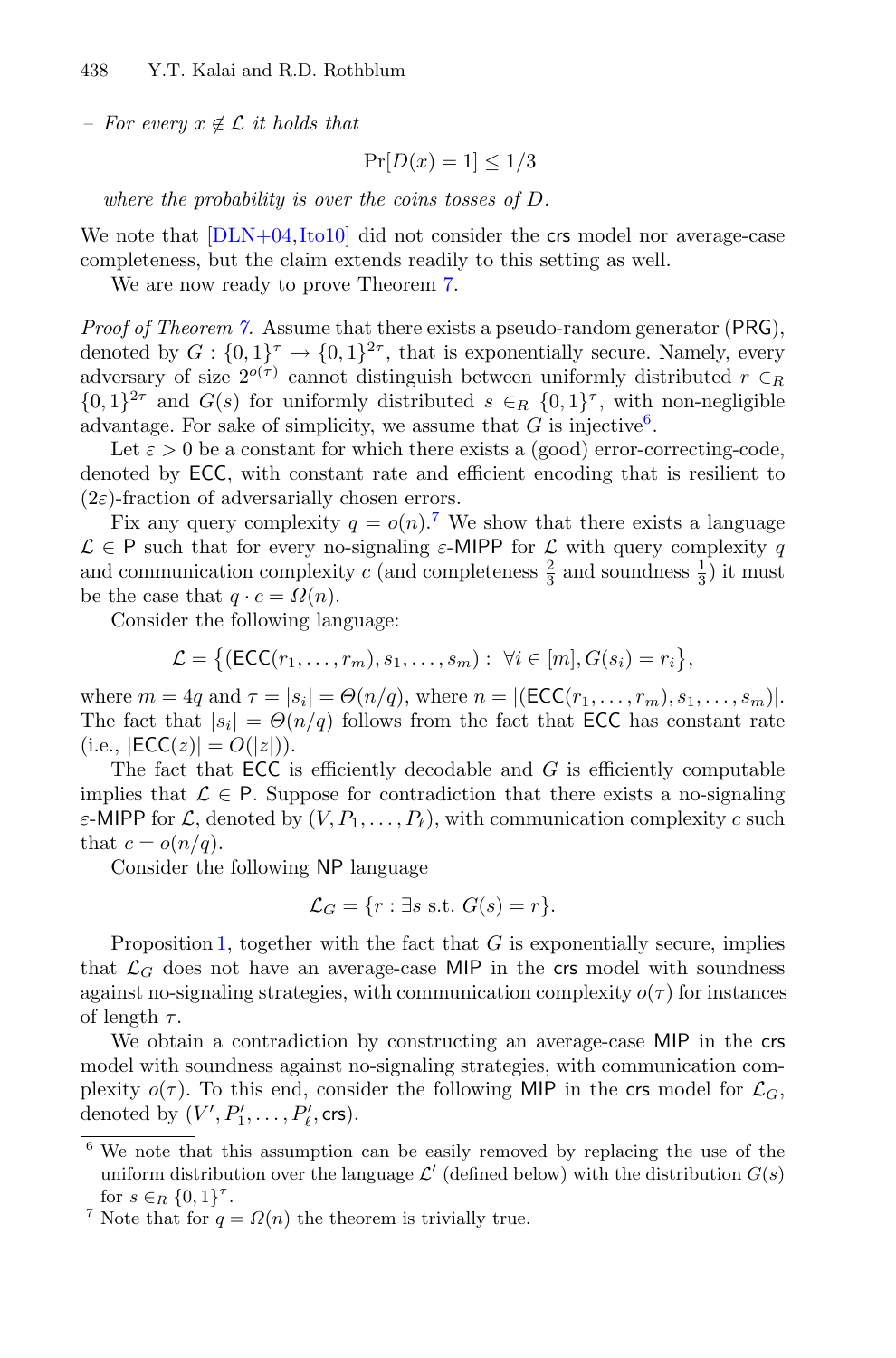- The crs consists of m uniformly distributed seeds  $s_1, \ldots, s_m \in_R \{0, 1\}^{\tau}$ , and a random coordinate  $i \in R$  [m].
- The verifier V', on input  $r \in \{0,1\}^{2\tau}$ , does the following:
	- 1. Let  $r_i = r$ , and for every  $j \in [m] \setminus \{i\}$ , let  $r_j = G(s_j)$ .
	- 2. Emulate V with oracle access to  $(\mathsf{ECC}(r_1,\ldots,r_m), s_1,\ldots,s_m)$ . (Note that with overwhelming probability  $r \neq G(s_i)$ , and thus  $r_i \neq G(s_i)$ . However  $V$  will not notice this unless it queries coordinates that belong to  $s_i$ .)
- The provers  $P'_1, \ldots, P'_\ell$ , emulate  $P_1, \ldots, P_\ell$  on input  $(\mathsf{ECC}(r_1, \ldots, r_m), s_1, s_2)$ <br>so while setting  $r_i = r$  and setting  $s_i = s$  where  $r = G(s)$  (assum- $\dots, s_m$ ), while setting  $r_i = r$  and setting  $s_i = s$  where  $r = G(s)$  (assum-ing that such s exists).<sup>[8](#page-17-0)</sup> If such s does not exist then the provers  $P'_1, \ldots, P'_\ell$ send a reject message, and abort.

Note that the communication complexity of  $(V', P'_1, \ldots, P'_\ell, \mathsf{crs})$  is equal to the numication complexity of  $(V, P, P'_2, \mathsf{crs})$  denoted by  $c$ . By our assumpcommunication complexity of  $(V, P_1, \ldots, P_\ell, \text{crs})$ , denoted by c. By our assumption,  $c = o(n/q) = o(\tau)$ , as desired.

**Average-Case Completeness.** We need to prove that  $Pr[(V', P'_1, \ldots, P'_\ell)]$  $(r, \text{crs}) = 1 \geq \frac{1}{2}$ , where the probability is over *uniformly distributed*  $r \in_R (L_G)_{\tau}$ , over uniformly generated  $\text{crs} = (s_1, \ldots, s_n)$  where each  $s_i \in_R \{0, 1\}^{\tau}$  i  $\in_R [m]$ over uniformly generated  $\textsf{crs} = (s_1, \ldots, s_m, i)$  where each  $s_i \in_R \{0, 1\}^{\tau}, i \in_R [m],$ and over the random coin tosses of the verifier V.

Let GOOD denote the event that  $V'$  does not query any of the coordinates that belong to  $s_i$ , where  $i \in [m]$  is the random coordinate chosen by V'. Notice that for every  $r \in \mathcal{L}_G$ ,

$$
\Pr\left[(V', P'_1, \dots, P'_\ell)(r, \text{crs}) = 1 \mid \text{GOOD}\right] =
$$
\n
$$
\Pr\left[(V, P_1, \dots, P_\ell)(\text{ECC}(r_1, \dots, r_m), s_1, \dots, s_m) = 1 \mid s_i \text{ is not queried}\right] \ge \frac{2}{3}
$$

where the probabilities are over a uniformly distributed crs and the random coin tosses of V' and V, and where in the second equation  $r_i = r$  and  $s_i = s$ , where  $r = G(s)$ . Recall that the fact that  $r \in \mathcal{L}_G$  implies that such s exists.

The fact that

$$
Pr[(V', P'_1, \dots, P'_\ell)(r, \text{crs}) = 1] \ge Pr[(V', P'_1, \dots, P'_\ell)(r, \text{crs}) = 1 | \text{GOOD}]\cdot Pr[\text{GOOD}]
$$

implies that it suffices to prove that  $Pr[GOOD] \geq \frac{3}{4}$ , where the probability is over<br>uniformly distributed  $r \in \mathbb{R}$  a uniformly distributed  $\mathsf{crs}$  and over the random uniformly distributed  $r \in_R \mathcal{L}_G$ , uniformly distributed crs, and over the random  $\cos$  coin tosses of  $V'$ .

Note that  $r_1, \ldots, r_m$  are all distributed identically to r, and thus  $V, P_1, \ldots, P_\ell$ , which all receive as input  $(\mathsf{ECC}(r_1,\ldots,r_m), s_1,\ldots,s_m)$ , where  $r_i = r$ , do not have any advantage in guessing  $i$  (here we crucially use the fact that the MIPP provers are not given access to the crs). Therefore, since  $V$  makes at most  $q$  queries,

<span id="page-17-0"></span><sup>8</sup> This step can be done by a brute force search (since the honest provers are also computationally unbounded). Nevertheless, we note that typically in proof-systems for languages in NP the prover is given the NP witness and so this step can also be done efficiently.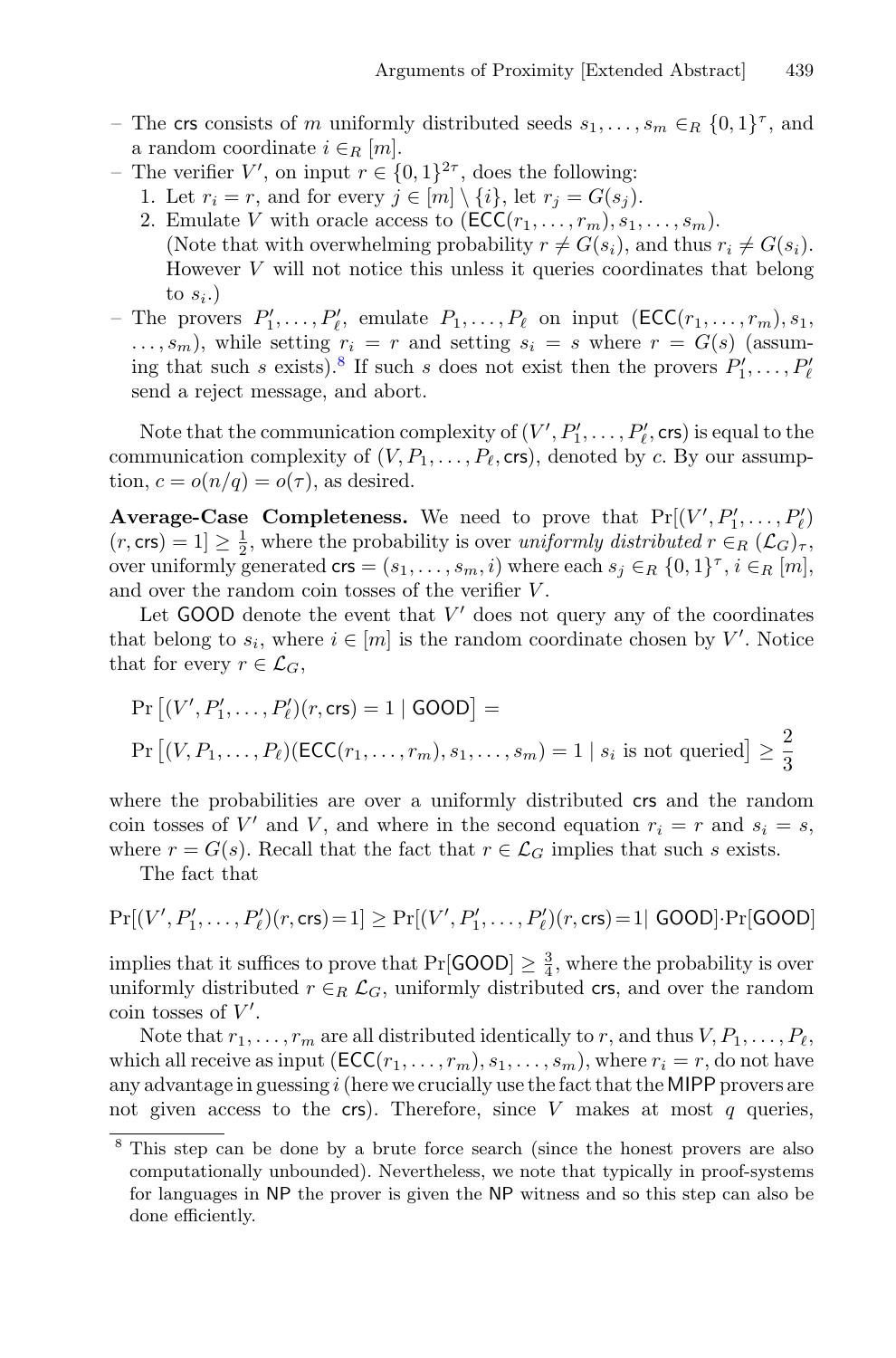and since  $m = 4q$ , it follows from the union bound that V queries any location of  $s_i$  with probability at most  $\frac{q}{m} = \frac{1}{4}$ . Hence, Pr[GOOD]  $\geq \frac{3}{4}$  and (average-case) completeness follows completeness follows.

**Soundness Against No-Signaling Strategies.** We prove that for every  $r \notin$  $\mathcal{L}_G$ , every crs =  $(s_1,\ldots,s_m,i)$ , and every no-signaling cheating strategy  $P^{\text{NS}}$  =  $(P_1^*, \ldots, P_\ell^*)$ , it holds that  $Pr[(V', P^{\text{NS}})(r, \text{crs}) = 1] \le \frac{1}{3}$ , where the probability is over the random coin tosses of  $V'$  and  $P^{\text{NS}}$ is over the random coin tosses of  $V'$  and  $P<sup>NS</sup>$ .

To this end, fix any  $r \notin \mathcal{L}_G$  and any  $\text{crs} = (s_1, \ldots, s_m, i)$  where each  $s_i \in$  $\{0,1\}^{\tau}$  and  $i \in [m]$ . Suppose for the sake of contradiction that there exists a nosignaling cheating strategy  $P^{NS} = (P_1^*, \ldots, P_\ell^*)$  such that  $Pr[(V', P^{NS})(r, \text{crs}) = 1] > \frac{1}{2}$  where the probability is over the random coin tosses of  $V'$  and  $P^{NS}$  $1] > \frac{1}{3}$ , where the probability is over the random coin tosses of V' and P<sup>NS</sup>.

<span id="page-18-2"></span>Recall that V' runs V on input  $(\mathsf{ECC}(r_1,\ldots,r_m), s_1,\ldots,s_m)$ , where  $r_i = r$ and where  $r_j = G(s_j)$  for every  $j \in [m] \setminus \{i\}$ . We prove that there exists a no-signaling cheating strategy, denoted by  $\hat{P}^{\text{NS}}$ , such that

$$
\Pr\left[\left(V, \hat{P}^{\text{NS}}\right)\left(\text{ECC}(r_1, \dots, r_m), s_1, \dots, s_m\right) = 1\right] > \frac{1}{3},\tag{1}
$$

where the probability is over the random coin tosses of V and  $\hat{P}^{NS}$ .

The cheating strategy  $\hat{P}^{\text{NS}}$  simply emulates  $P^{\text{NS}}$ . Namely,  $\hat{P}^{\text{NS}}$ , upon receiving queries  $(q_1,\ldots,q_\ell)$ , will emulate  $P^{\text{NS}}(r,\text{crs})$  upon receiving  $(q_1,\ldots,q_\ell)$ , where  $r = r_i$  and  $\textsf{crs} = (s_1, \ldots, s_m, i)$ . Note that  $\hat{P}^{\textsf{NS}}$  simulates  $\hat{P}^{\textsf{NS}}$  perfectly, and therefore indeed Equation [\(1\)](#page-18-2) holds. Also note that the fact that  $P<sup>NS</sup>$  is a nosignaling strategy immediately implies that  $\hat{P}^{\text{NS}}$  is also a no-signaling strategy.

To get a contradiction, it thus remains to show that  $(\mathsf{ECC}(r_1,\ldots,$  $r_m$ ,  $s_1, \ldots, s_m$  is  $\varepsilon$ -far from  $\mathcal L$ . Indeed, the fact that ECC is an error correcting code resilient to  $2\varepsilon$ -fraction of adversarial errors, together with the fact that  $r \notin \mathcal{L}_G$  implies that  $(\mathsf{ECC}(r_1,\ldots,r_m), s_1,\ldots,s_m)$  is  $\varepsilon$ -far from  $\mathcal{L}$ , as desired.  $\Box$ 

**Acknowledgments..** We thank Guy Rothblum for pointing out to us the question about arguments of proximity for P - the question that initiated this work. The second author was supported by the Israel Science Foundation (grant No. 671/13).

## <span id="page-18-1"></span>**References**

- <span id="page-18-0"></span>[ABOR00] Aiello, W., Bhatt, S., Ostrovsky, R., Rajagopalan, S.R.: Fast verification of any remote procedure call: short witness-indistinguishable one-round proofs for NP. In: Welzl, E., Montanari, U., Rolim, J.D.P. (eds.) ICALP 2000. LNCS, vol. 1853, pp. 463–474. Springer, Heidelberg (2000)
	- [AIK10] Applebaum, B., Ishai, Y., Kushilevitz, E.: From secrecy to soundness: efficient verification via secure computation. In: Abramsky, S., Gavoille, C., Kirchner, C., Meyer auf der Heide, F., Spirakis, P.G. (eds.) ICALP 2010. LNCS, vol. 6198, pp. 152–163. Springer, Heidelberg (2010)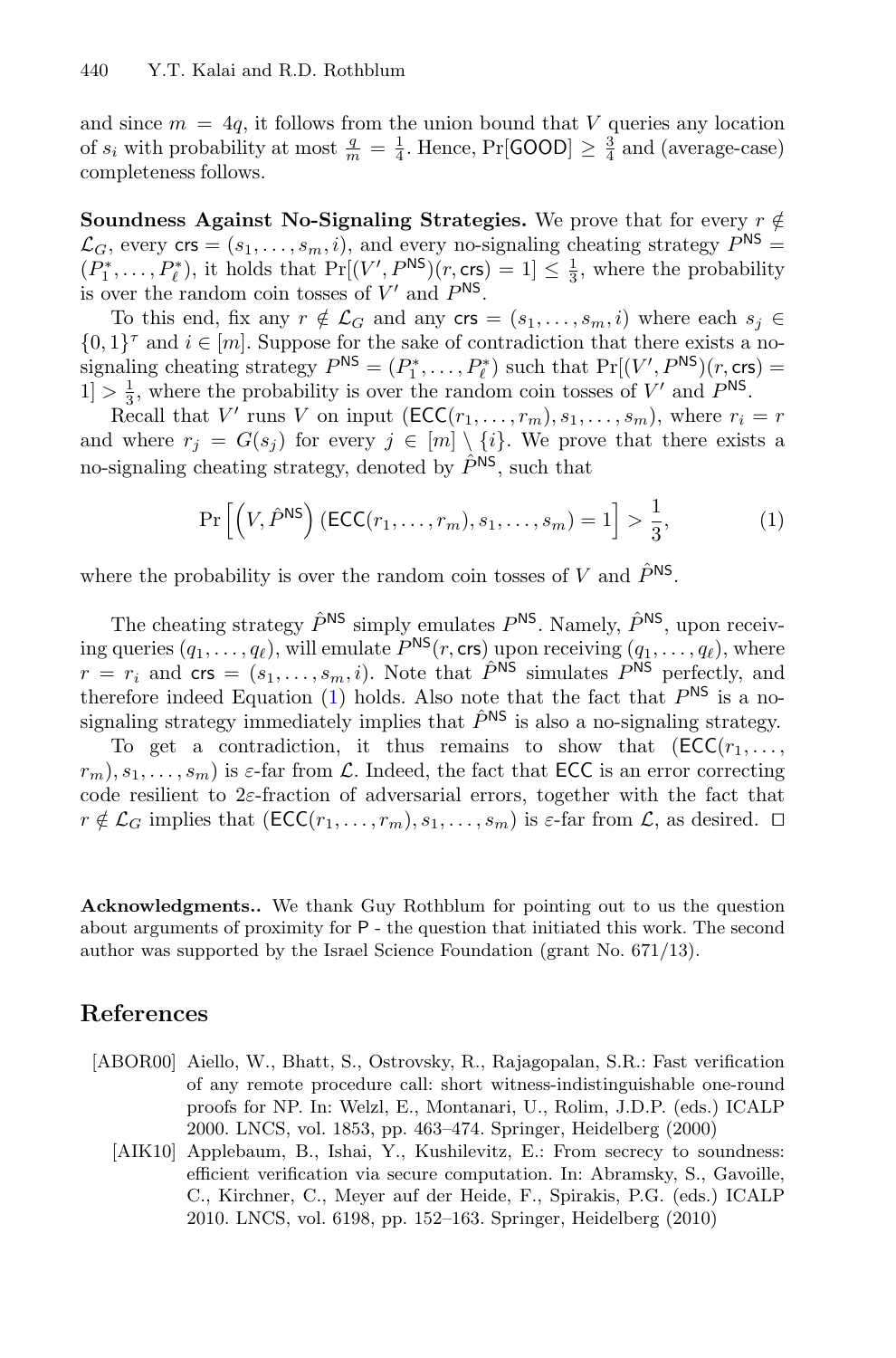- <span id="page-19-5"></span>[BCCT12a] Bitansky, N., Canetti, R., Chiesa, A., Tromer, E.: From extractable collision resistance to succinct non-interactive arguments of knowledge, and back again. In: ITCS, pp. 326–349 (2012)
- <span id="page-19-7"></span>[BCCT12b] Bitansky, N., Canetti, R., Chiesa, A., Tromer, E.: Recursive composition and bootstrapping for snarks and proof-carrying data. IACR Cryptology ePrint Archive 2012:95 (2012)
- <span id="page-19-18"></span><span id="page-19-17"></span><span id="page-19-16"></span><span id="page-19-15"></span><span id="page-19-14"></span><span id="page-19-13"></span><span id="page-19-12"></span><span id="page-19-11"></span><span id="page-19-10"></span><span id="page-19-9"></span><span id="page-19-8"></span><span id="page-19-6"></span><span id="page-19-4"></span><span id="page-19-3"></span><span id="page-19-2"></span><span id="page-19-1"></span><span id="page-19-0"></span>[BSGH+06] Ben-Sasson, E., Goldreich, O., Harsha, P., Sudan, M., Vadhan, S.P.: Robust PCPs of proximity, shorter PCPs, and applications to coding. SIAM J. Comput. **36**(4), 889–974 (2006)
	- [CKLR11] Chung, K.-M., Kalai, Y.T., Liu, F.-H., Raz, R.: Memory delegation. In: Rogaway, P. (ed.) CRYPTO 2011. LNCS, vol. 6841, pp. 151–168. Springer, Heidelberg (2011)
		- [CKV10] Chung, K.-M., Kalai, Y., Vadhan, S.: Improved delegation of computation using fully homomorphic encryption. In: Rabin, T. (ed.) CRYPTO 2010. LNCS, vol. 6223, pp. 483–501. Springer, Heidelberg (2010)
		- [DFH12] Damgård, I., Faust, S., Hazay, C.: Secure two-party computation with low communication. In: Cramer, R. (ed.) TCC 2012. LNCS, vol. 7194, pp. 54–74. Springer, Heidelberg (2012)
	- [DLN+04] Dwork, C., Langberg, M., Naor, M., Nissim, K., Reingold, O.: Succinct proofs for NP and spooky interactions. Unpublished manuscript (2004). [http://www.cs.bgu.ac.il/kobbi/papers/spooky](http://www.cs.bgu.ac.il/kobbi/papers/spooky_sub_crypto.pdf) sub crypto.pdf
		- [DR06] Dinur, I., Reingold, O.: Assignment testers: Towards a combinatorial proof of the PCP theorem. SIAM J. Comput. **36**(4), 975–1024 (2006)
		- [EKR04] Funda Ergün, Ravi Kumar, and Ronitt Rubinfeld: Fast approximate probabilistically checkable proofs. Inf. Comput. **189**(2), 135–159 (2004)
		- [FGL14] Fischer, E., Goldhirsh, Y., Lachish, O.: Partial tests, universal tests and decomposability. In: ITCS, pp. 483–500 (2014)
		- [GGP10] Gennaro, R., Gentry, C., Parno, B.: Non-interactive verifiable computing: outsourcing computation to untrusted workers. In: Rabin, T. (ed.) CRYPTO 2010. LNCS, vol. 6223, pp. 465–482. Springer, Heidelberg (2010)
	- [GGPR12] Gennaro, R., Gentry, C., Parno, B., Raykova, M.: Quadratic span programs and succinct NIZKs without PCPs. IACR Cryptology ePrint Archive 2012:215 (2012)
		- [GGR98] Goldreich, O., Goldwasser, S., Ron, D.: Property testing and its connection to learning and approximation. J. ACM (JACM) **45**(4), 653–750 (1998)
		- [GKR08] Goldwasser, S., Kalai, Y.T., Rothblum, G.N.: Delegating computation: interactive proofs for muggles. In: STOC, pp. 113–122 (2008)
		- [GLR11] Goldwasser, S., Lin, H., Rubinstein, A.: Delegation of computation without rejection problem from designated verifier cs-proofs. IACR Cryptology ePrint Archive 2011:456 (2011)
		- [GR13] Gur, T., Rothblum, R.D.: Non-interactive proofs of proximity. Electronic Colloquium on Computational Complexity (ECCC), 20:78 (2013)
		- [Gro10] Groth, J.: Short pairing-based non-interactive zero-knowledge arguments. In: Abe, M. (ed.) ASIACRYPT 2010. LNCS, vol. 6477, pp. 321–340. Springer, Heidelberg (2010)
		- [GW11] Gentry, C., Wichs, D.: Separating succinct non-interactive arguments from all falsifiable assumptions. In: STOC, pp. 99–108 (2011)
		- [Hol09] Holenstein, T.: Parallel repetition: simplification and the no-signaling case. Theory Comput. **5**(1), 141–172 (2009)